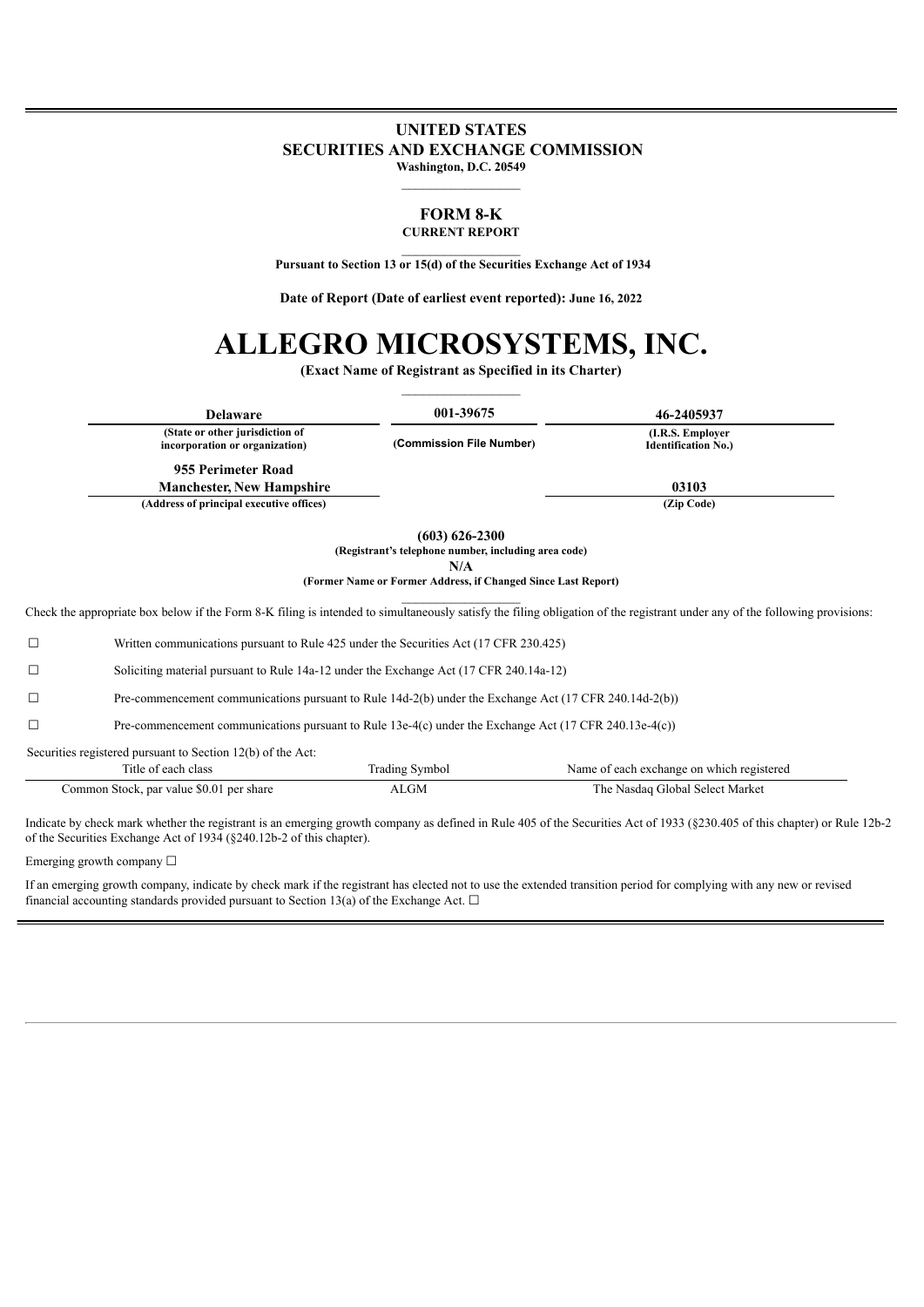#### **Item 1.01. Entry into a Material Definitive Agreement.**

As previously disclosed, Allegro MicroSystems, Inc. (the "Company") is party to a Stockholders Agreement, dated as of September 30, 2020, as modified by the Addendum to the Stockholders Agreement dated June 30, 2021 (as amended by the addendum, the "Original Agreement"), by and among the Company, OEP SKNA, L.P., a Cayman Islands exempted limited partnership ("OEP"), and Sanken Electric Co., Ltd., a Japanese corporation ("Sanken" and together with OEP, the "Stockholders").

On June 16, 2022, the Company and the Stockholders entered into an Amended and Restated Stockholders Agreement (the "Amended and Restated Stockholders Agreement"). The Amended and Restated Stockholders Agreement restates the terms of the Original Agreement and modifies it to: (i) expand the size of the Company's Board of Directors (the "Board") to 11 members; (ii) designate Katsumi Kawashima, Kojiro Hatano and Richard R. Lury as the Pre-Approved Sanken Directors (as defined in the Amended and Restated Stockholders Agreement); (iii) designate Andrew G. Dunn and Paul Carl (Chip) Schorr IV as the Pre-Approved OEP Directors (as defined in the Amended and Restated Stockholders Agreement); and (iv) designate David J. Aldrich, Susan D. Lynch and Joseph R. Martin as the Pre-Approved OEP Independent Directors (as defined in the Amended and Restated Stockholders Agreement).

The Amended and Restated Stockholders Agreement also provides that for so long as both Sanken and its affiliates and OEP each beneficially own at least five percent or more of all issued and outstanding shares of the Company's common stock (the "Common Stock"), the Stockholders shall be entitled to jointly designate for nomination by the Board a total of up to one OEP-Sanken joint director to serve on the Board as the "Pre-Approved OEP-Sanken Joint Director." Under the Amended and Restated Stockholders Agreement, Reza Kazerounian is designated as the Pre-Approved OEP-Sanken Joint Director.

Additionally, under the terms of the Amended and Restated Stockholders Agreement, the Board's Nominating and Corporate Governance Committee (the "Nominating and Corporate Governance Committee") shall have the right to designate for nomination by the Board a total of up to one director as the "Nom/Gov Director," and Yoshihiro Suzuki is designated under the agreement as the Nom/Gov Director. The Amended and Restated Stockholders Agreement states that Mr. Suzuki shall serve as the Chairperson of the Board until his current term as a Class II director expires, after which the Chairperson of the Board shall be appointed by the Board upon the recommendation of the Nominating and Corporate Governance Committee.

The Amended and Restated Stockholders Agreement also modifies the Original Agreement to clarify that the Stockholders will agree to vote or take necessary action to cause the election of the Pre-Approved OEP-Sanken Joint Director and that potential future actions with respect to the Pre-Approved OEP-Sanken Joint Director, including designating a replacement, requesting the director tender a resignation, and removing the director, must be mutually agreed to by OEP and Sanken.

Additionally, the Amended and Restated Stockholders Agreement specifies that if OEP ceases to be entitled to any right or benefit under the agreement because OEP and its affiliates cease to beneficially own, directly or indirectly, either (A) at least five percent of the issued and outstanding shares of Common Stock, or (B) any shares of Common Stock, then the Amended and Restated Stockholders Agreement will not terminate, and instead, any such right or benefit will automatically become a right or benefit of the Nominating and Corporate Governance Committee for so long as the Amended and Restated Stockholders Agreement remains in effect, and the Nominating and Corporate Governance Committee shall have the right to enforce any such rights or benefits *mutatis mutandis* as though it were OEP under any applicable provision (but without regard to any share ownership requirements set forth therein), leaving all of Sanken's and the Company's obligations in respect of any such provisions in full force and effect. In addition, if OEP and its affiliates cease to beneficially own, directly or indirectly, at least five percent of the Company's issued and outstanding shares of Common Stock, then OEP will no longer need to obtain Sanken's prior written consent before requesting removal of an OEP Director, or designating a replacement as either an OEP Director or an OEP-Independent Director (as such terms are defined in the Amended and Restated Stockholders Agreement).

The foregoing description of the Amended and Restated Stockholders Agreement does not purport to be complete and is qualified in its entirety by reference to the complete text of the Amended and Restated Stockholders Agreement, a copy of which is filed as Exhibit 10.1 hereto and incorporated herein by reference.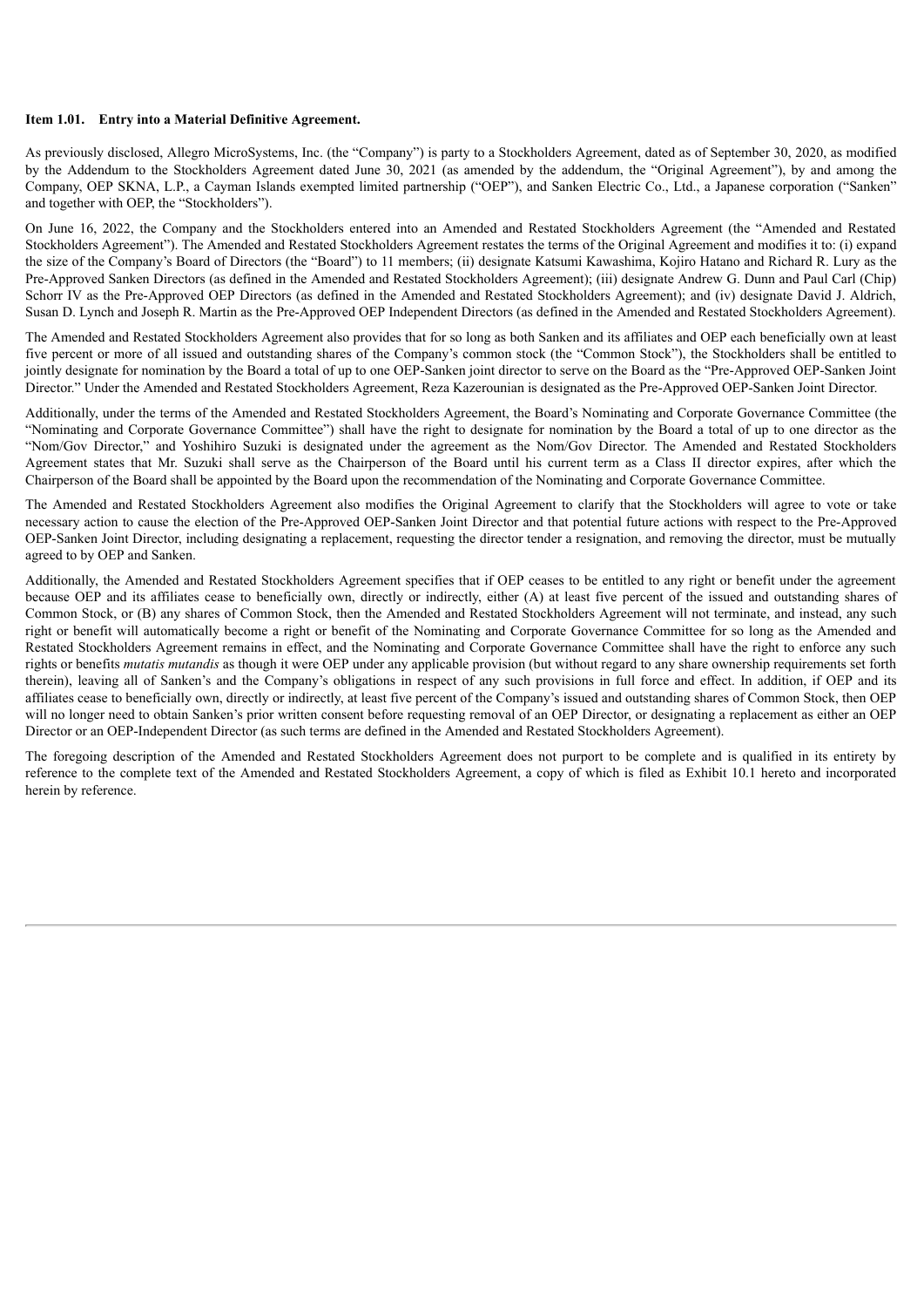#### Item 5.02. Departure of Directors or Certain Officers; Election of Directors; Appointment of Certain Officers; Compensatory Arrangements of **Certain Officers.**

On June 16, 2022, Noriharu Fujita notified the Board of his decision to resign from the Board, effective June 20, 2022. Mr. Fujita's resignation is not the result of any disagreement between Mr. Fujita and the Company or its management on any matter relating to the Company's operations, policies or practices.

On June 20, 2022, at the recommendation of the Nominating and Corporate Governance Committee and in accordance with the Amended and Restated Stockholders Agreement, the Board took the following actions, each of which was effective June 20, 2022: (i) increased the size of the Board from ten to 11 directors; (ii) elected Katsumi Kawashima to the Board as Mr. Fujita's successor as a Class I Director, to serve until the Company's 2024 annual meeting of shareholders and until his successor is duly elected and qualified; and (iii) elected Kojiro Hatano to the Board as a Class II Director, to serve until the Company's 2022 annual meeting of shareholders and until his successor is duly elected and qualified.

Messrs. Kawashima and Hatano were elected to the Board as designees of Sanken pursuant to and as set forth in Section 1(b) of the Amended and Restated Stockholders Agreement. See Item 1.01 for additional information regarding the Amended and Restated Stockholders Agreement.

Mr. Hatano has served as Manager of Business Performance for the Company since January 2006. During fiscal year 2022 he received compensation, consisting of salary, benefits and reimbursement of living expenses of approximately \$206,000 from the Company. This amount was partially reimbursed to the Company by Sanken.

In addition to his role with the Company, Mr. Hatano has had roles with Sanken and Polar Semiconductor, LLC ("PSL"), an entity owned by the Company and Sanken. Mr. Hatano has served as General Manager of U.S. Business Enhancement for Sanken since April 2022. He was recently named Chairman and Chief Executive Officer of PSL, effective May 24, 2022. In addition, since May 2021, Mr. Hatano has served as a member of the board of directors of PSL, and he has served on the board of directors of Sanken Electric Europe Limited since March 2020.

In connection with their appointments, the Company entered into separate indemnification agreements with Messrs. Kawashima and Hatano providing for the indemnification of and advancement of expenses permitted by Delaware law for claims, suits or proceedings arising out of a director's service to the Company.

Messrs. Kawashima and Hatano, as Board designees of Sanken, will not receive compensation from the Company for their service on the Board.

# **Item 9.01. Financial Statements and Exhibits.**

*(d) Exhibits*

| Exhibit No.  | Description                                                                                                  |
|--------------|--------------------------------------------------------------------------------------------------------------|
| Exhibit 10.1 | <u>Amended and Restated Stockholders Agreement of Allegro MicroSystems, Inc., dated as of June 16, 2022.</u> |
| Exhibit 104  | Cover Page Interactive Data File (formatted as Inline XBRL and contained in Exhibit 101).                    |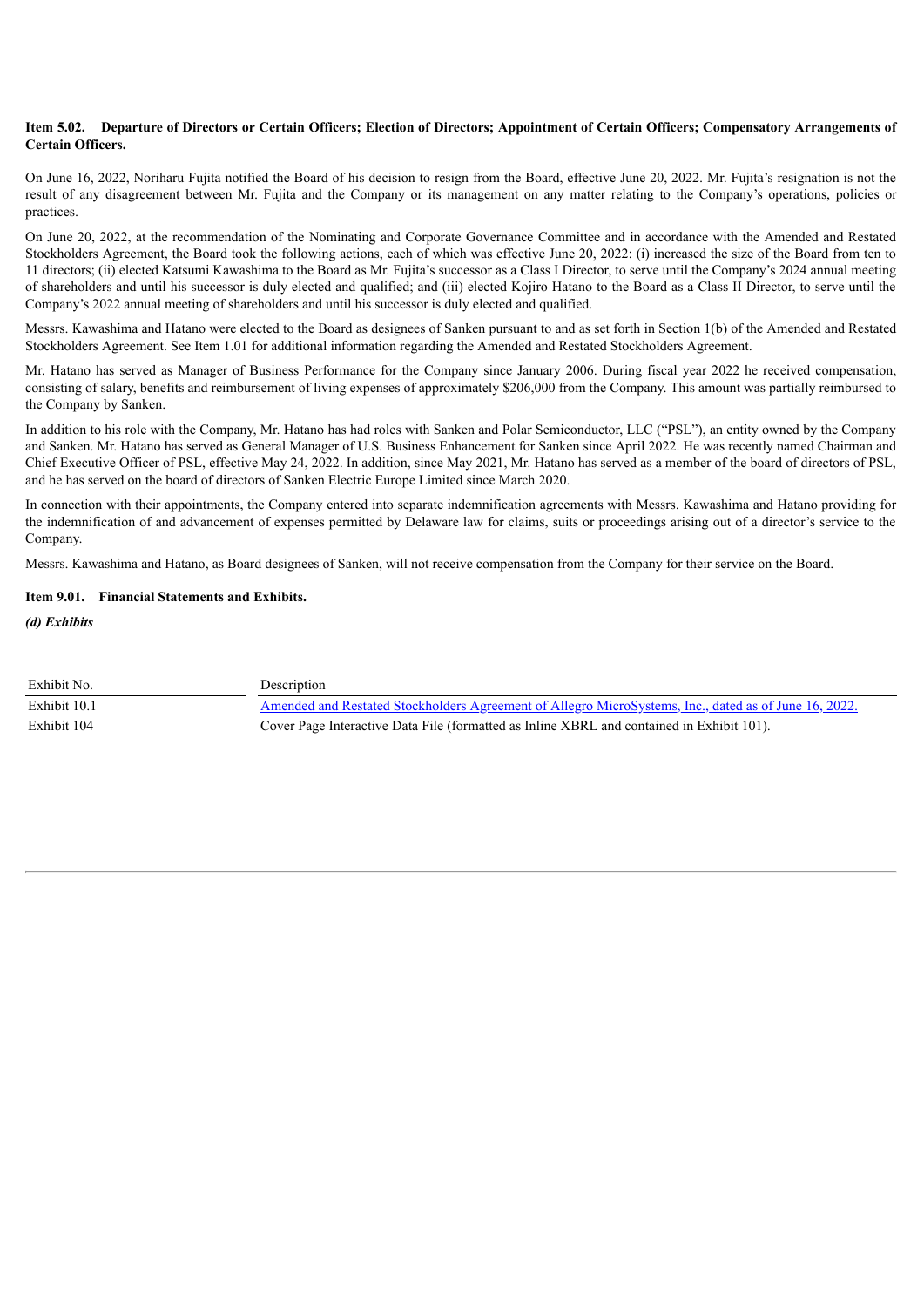# SIGNATURES

Pursuant to the requirements of the Securities Exchange Act of 1934, as amended, the registrant has duly caused this Current Report on Form 8-K to be signed on its behalf by the undersigned thereunto duly authorized.

# ALLEGRO MICROSYSTEMS, INC.

Date: June 21, 2022 By: /s/ Sharon S. Briansky

Sharon S. Briansky Senior Vice President, General Counsel and Secretary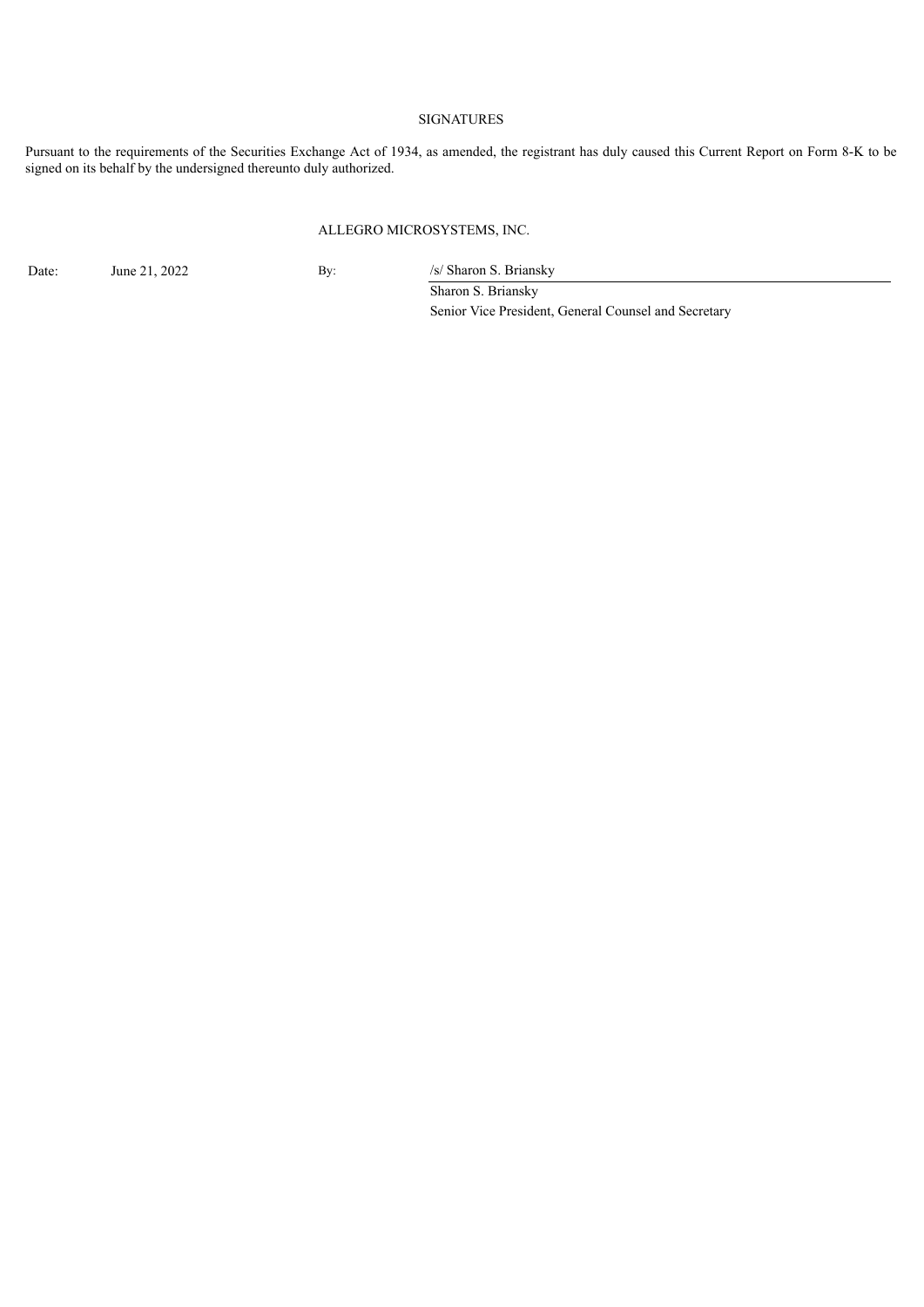# **AMENDED AND RESTATED STOCKHOLDERS AGREEMENT OF ALLEGRO MICROSYSTEMS, INC.**

<span id="page-4-0"></span>This **AMENDED AND RESTATED STOCKHOLDERS AGREEMENT** (as it may be amended, amended and restated or otherwise modified from time to time in accordance with the terms hereof, this "Agreement") is entered into by and among Allegro Microsystems, Inc., a Delaware corporation (the "Corporation"), OEP SKNA, L.P., a Cayman Islands exempted limited partnership ("OEP") and Sanken Electric Co., Ltd., a Japanese corporation ("Sanken" and together with OEP, the "Stockholders") as of June 16, 2022. Certain terms used in this Agreement are defined in Section 9.

# **RECITALS**

**WHEREAS**, the Stockholders and the Corporation have entered into that certain Stockholders Agreement dated as of September 30, 2020 (as amended from time to time thereafter, the "Original Agreement");

**WHEREAS**, pursuant to Section 13 of the Original Agreement, the Original Agreement may be amended if such amendment is approved by means of a written instrument executed on behalf of each of the Corporation and each Stockholder; and

**WHEREAS**, the Corporation and the Stockholders deem it desirable to amend and restate the Original Agreement in its entirety on the terms and conditions hereinafter set forth.

**NOW, THEREFORE**, in consideration of the recitals and the mutual premises, covenants and agreements contained herein and other good and valuable consideration, the receipt and sufficiency of which are hereby acknowledged, the parties hereto agree that the Original Agreement is amended and restated in its entirety as follows:

# **AGREEMENT**

Section 1. Election of the Board of Directors.

(a) Subject to the other provisions of this Section 1, from and after the date hereof, the number of Directors constituting the full Board shall be fixed at eleven (11).

(b) Subject to this Section 1(b), for so long as Sanken and its Affiliates beneficially owns, directly or indirectly, in the aggregate at least five percent (5%) or more of all issued and outstanding shares of common stock, par value \$0.01 per share, of the Corporation ("Common Stock"), Sanken shall be entitled to designate for nomination by the Board in any applicable election that number of individuals, which, assuming all such individuals are successfully elected to the Board, when taken together with any incumbent Sanken Director(s) not standing for election in such year, would result in there being three (3) Sanken Directors on the Board. The Sanken Directors shall be apportioned among the three (3) classes of Directors as nearly equal in number as possible. The Sanken Directors as of the date of this Agreement shall be Katsumi Kawashima (as a Class I Director), Kojiro Hatano (as a Class II Director) and Richard R. Lury (as a Class III Director) (collectively, the "Pre-Approved Sanken Directors"). Notwithstanding anything herein to the contrary, Sanken shall not nominate any individual pursuant to the first sentence of this Section 1(b) other than the Pre-Approved Sanken Directors without first consulting with OEP and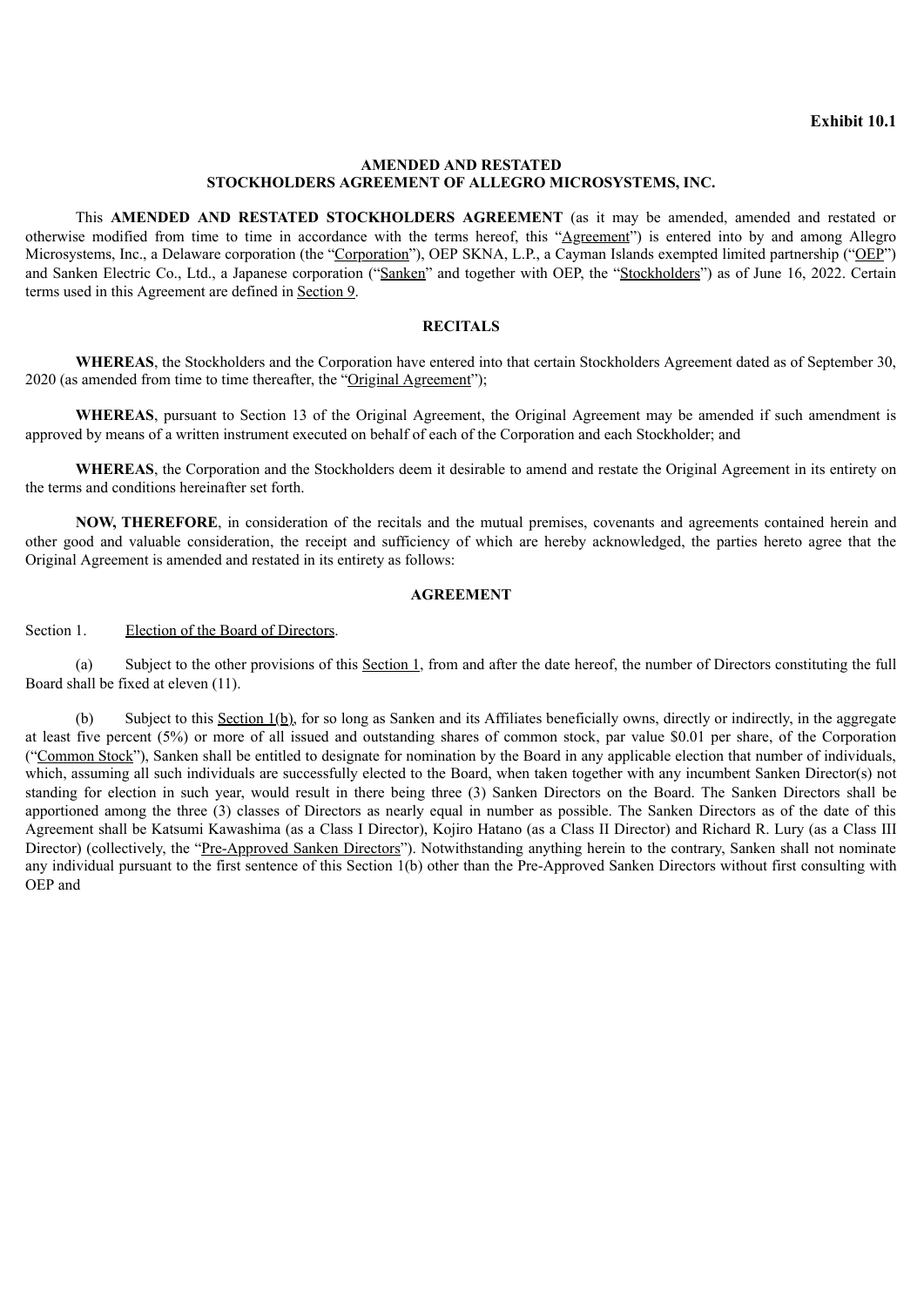then receiving OEP's prior written consent (which consent shall not be unreasonably withheld, conditioned or delayed).

(c) Subject to this Section 1(c) and Section 6(b), for so long as OEP and its Affiliates beneficially owns, directly or indirectly, in the aggregate at least five percent (5%) or more of all issued and outstanding shares of Common Stock, OEP shall be entitled to designate for nomination by the Board in any applicable election that number of individuals, which, assuming all such individuals are successfully elected to the Board, when taken together with any incumbent OEP Director(s) not standing for election in such year, would result in there being two (2) OEP Directors on the Board. The OEP Directors shall be apportioned among the three (3) classes of Directors as nearly equal in number as possible. The OEP Directors as of the date of this Agreement shall be Andrew Dunn (as a Class III Director) and Chip Schorr (as a Class II Director) (collectively, the "Pre-Approved OEP Directors"). Notwithstanding anything herein to the contrary, OEP shall not nominate any individual pursuant to the first sentence of this Section 1(c) other than the Pre-Approved OEP Directors without first consulting with Sanken and then receiving Sanken's prior written consent (which consent shall not be unreasonably withheld, conditioned or delayed).

(d) In addition to OEP's designation rights in Sections  $1(\underline{c})$  and  $1(\underline{e})$ , subject to this Section  $1(\underline{d})$  and Section  $6(\underline{b})$ , for so long as OEP beneficially owns, directly or indirectly, in the aggregate at least five percent (5%) or more of all issued and outstanding shares of Common Stock, OEP shall be entitled to designate for nomination by the Board in any applicable election that number of individuals, which, assuming all such individuals are successfully elected to the Board, when taken together with any incumbent OEP-Appointed Independent Director(s) not standing for election in such year, would result in there being three (3) OEP-Appointed Independent Directors on the Board. The OEP-Appointed Independent Directors shall be apportioned among the three (3) classes of Directors as nearly equal in number as possible. Notwithstanding anything contained herein to the contrary, any individual designated by OEP pursuant to this Section 1(d) shall be required to meet the Independence Requirements, as a pre-requisite for any such designation. The OEP-Appointed Independent Directors as of the date of this Agreement shall be Joseph Martin (as a Class I Director), Susan Lynch (as a Class III Director) and David Aldrich (as a Class II Director) (collectively, the "Pre-Approved OEP Independent Directors"). Notwithstanding anything herein to the contrary, OEP shall not nominate any individual pursuant to the first sentence of this Section 1(d) other than the Pre-Approved OEP Independent Directors without first consulting with Sanken and then receiving Sanken's prior written consent (which consent shall not be unreasonably withheld, conditioned or delayed).

(e) In addition to Sanken's designation rights in Section  $1(b)$  and OEP's designation rights in Section  $1(c)$  and Section  $1(d)$ , subject to this Section  $1(e)$  and Section  $6(b)$ , for so long as both (i) Sanken and its Affiliates beneficially own, directly or indirectly, in the aggregate at least five percent (5%) or more of all issued and outstanding shares of Common Stock and (ii) OEP beneficially owns, directly or indirectly, in the aggregate at least five percent (5%) or more of all issued and outstanding shares of Common Stock, Sanken and OEP shall be entitled to jointly designate for nomination by the Board in any applicable election that number of individuals, which, assuming all such individuals are successfully elected to the Board, when taken together with any incumbent OEP-Sanken Joint Director not standing for election in such year, would result in there being one (1) OEP-Sanken Joint Director on the Board. The OEP-Sanken Joint Director as of the date of this Agreement shall be Reza Kazerounian (as a Class I Director) (the "Pre-Approved OEP-Sanken Joint Director"). Notwithstanding anything herein to the contrary, no individual shall be an OEP-Sanken Joint Director (other than the Pre-Approved OEP-Sanken Joint Director) without the prior written consent of both OEP and Sanken.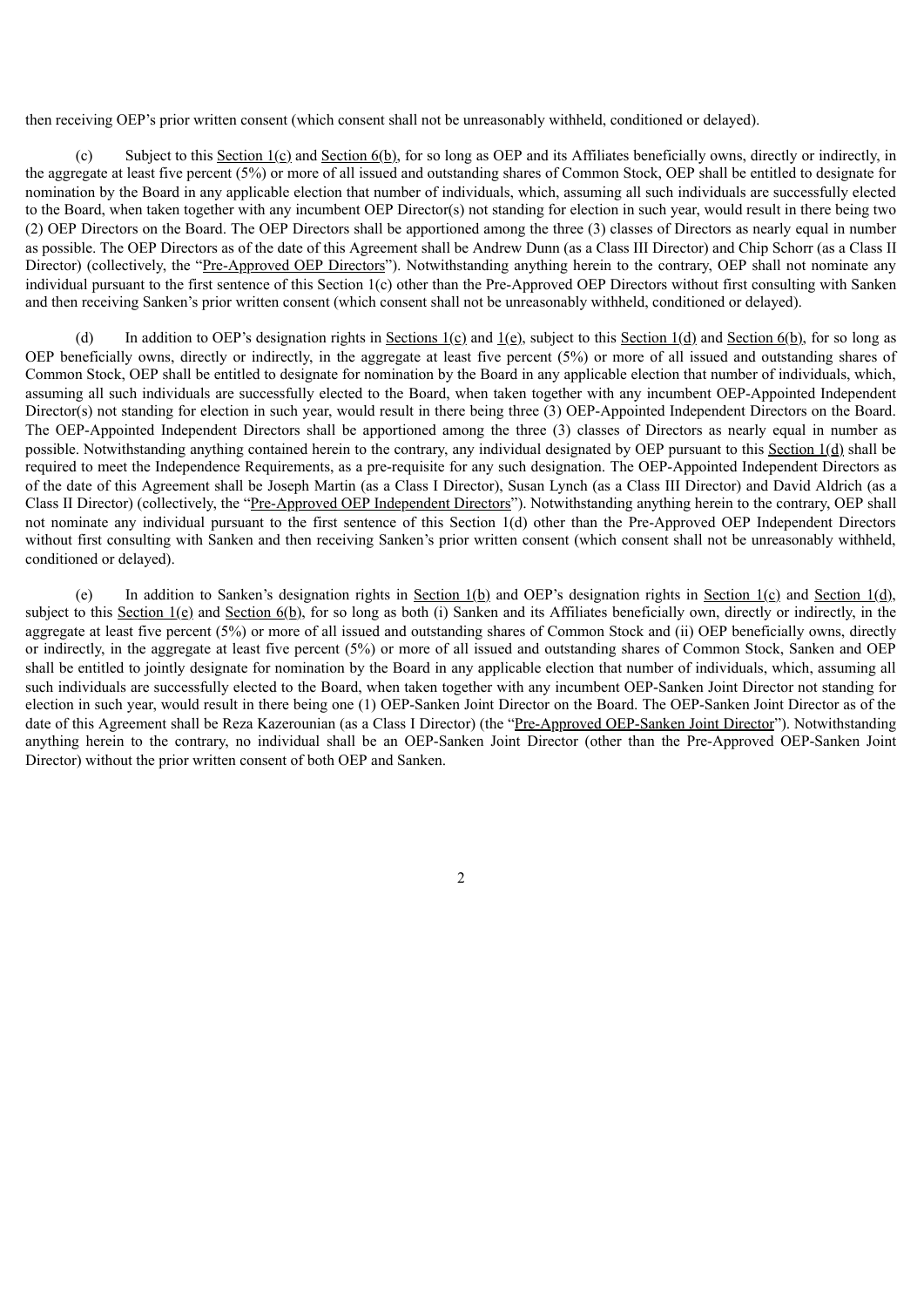(f) Unless the Stockholders otherwise agree, the then-current Chief Executive Officer of the Corporation shall be designated for nomination by the Board in any applicable election (unless the class of Directors in which such individual then-sits is not then-standing for election) (the "CEO Director"). The CEO Director shall be a Class I Director.

(g) So long as this Agreement is in effect, the Nominating and Corporate Governance Committee shall have the right to designate for nomination by the Board in any applicable election that number of individuals, which, assuming all such individuals are successfully elected to the Board, when taken together with any incumbent Nom/Gov Director not standing for election in such year, would result in there being one (1) Nom/Gov Director on the Board. The Nom/Gov Director as of the date of this Agreement shall be Yoshihiro Suzuki (as a Class II Director).

(h) The Chairperson of the Board shall be appointed as Chairperson (or removed from the Chairperson position) by the Board from time to time only upon the recommendation of the Nominating and Corporate Governance Committee. Yoshihiro Suzuki shall serve as the initial Chairperson of the Board until his current term as a Class II Director shall expire.

(i) Subject to the other provisions of this Section 1, each of the Stockholders hereby agree to vote, or cause to be voted, all outstanding shares of Common Stock held by such Stockholder at any annual or special meeting of stockholders of the Corporation at which Directors of the Corporation are to be elected or removed, or to take all Necessary Action to cause the election, removal or replacement (or vacancy filling) of the Sanken Directors, OEP Directors, OEP-Sanken Joint Directors, Nom/Gov Director and OEP-Appointed Independent Directors as and to the extent provided in this Section 1 and Section 2.

# Section 2. Vacancies and Replacements.

(a) Subject to Section  $6(b)$ , if the number of Directors that the Stockholders have the right to designate to the Board is decreased pursuant to Section 1(b),  $1(c)$ ,  $1(d)$  or  $1(e)$  (each such occurrence, a "Decrease in Designation Rights"), then:

(i) each of the Stockholders shall use its reasonable best efforts to cause each of (w) the Sanken Directors that Sanken ceases to have the right to designate to serve as a Sanken Director, (x) the OEP Directors that OEP ceases to have the right to designate to serve as an OEP Director, (y) the designees that OEP ceases to have the right to designate as an OEP-Appointed Independent Director, or (z) the designees that OEP and Sanken each cease to have the right to jointly designate as an OEP-Sanken Joint Director, respectively, to offer to tender his, her or their resignation(s), and each of such Directors so tendering a resignation, as applicable, shall resign within thirty (30) days from the date that Sanken and/or OEP, as applicable, incurs a Decrease in Designation Rights. In the event any such Director, as applicable, does not resign as a Director by such time as is required by the foregoing, the Stockholders, as holders of Common Stock, the Corporation and the Board, to the fullest extent permitted by law and, with respect to the Board, subject to its fiduciary duties to the Corporation's stockholders, shall thereafter take all Necessary Action, including voting in accordance with Section 1(i), to cause the removal of such individual as a Director; and

(ii) the vacancy or vacancies created by such resignation(s) and/or removal(s) shall be filled with one or more Directors, as applicable, designated by the Board upon the recommendation of the Nominating and Corporate Governance Committee, so long as it is established.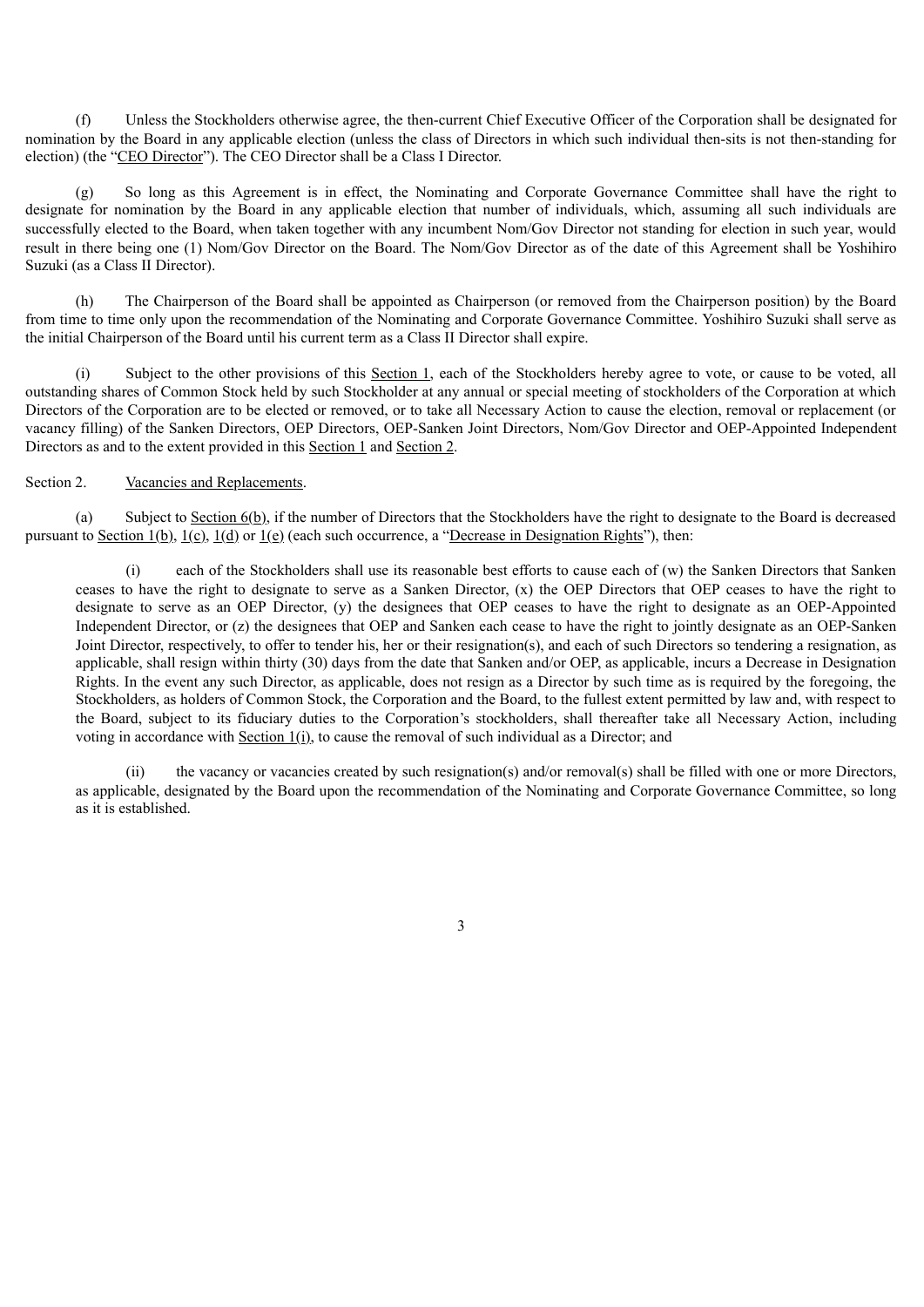(b) Each of the Stockholders (and in the case of the OEP-Sanken Joint Directors, solely to the extent mutually agreed between OEP and Sanken) shall have the sole right to request that one or more of their respective designated Directors (including, for the avoidance of doubt, in the case of OEP, the OEP-Appointed Independent Directors), as applicable, tender their resignations as Directors of the Board, in each case, with or without cause at any time, by sending a written notice to such Director and the Corporation's Secretary stating the name of the Director or Directors whose resignation from the Board is requested (the "Removal Notice"); *provided, however*, that (i) Sanken shall not be permitted to deliver a Removal Notice in respect of a Sanken Director, or to otherwise cause or request the removal or resignation of a Sanken Director, without the prior written consent of OEP (not to be unreasonably withheld, conditioned or delayed) and (ii) OEP shall not be permitted to deliver a Removal Notice in respect of an OEP Director, or to otherwise cause or request the removal or resignation of an OEP Director, without the prior written consent of Sanken (not to be unreasonably withheld, conditioned or delayed). If the Director subject to such Removal Notice does not resign within thirty (30) days from receipt thereof by such Director, the Stockholders, as holders of Common Stock, the Corporation and the Board, to the fullest extent permitted by law and, with respect to the Board, subject to its fiduciary duties to the Corporation's stockholders, shall thereafter take all Necessary Action, including voting in accordance with Section 1(i), to cause the removal of such Director from the Board (and such Director shall only be removed by the parties to this Agreement in such manner as provided herein).

(c) Each of the Stockholders (and in the case of the OEP-Sanken Joint Directors, solely to the extent mutually agreed between OEP and Sanken), as applicable, shall have the exclusive right to designate a replacement Director for nomination or election by the Board to fill vacancies created as a result of not designating their respective Directors (including, for the avoidance of doubt, in the case of OEP, the OEP-Appointed Independent Directors) initially or by death, disability, retirement, resignation, removal (with or without cause) of their respective Directors, or otherwise by designating a successor for nomination or election by the Board to fill the vacancy of their respective Directors created thereby on the terms and subject to the conditions of Section 1; provided, however, that (i) Sanken shall not have the right to designate any such replacement as a Sanken Director other than a Pre-Approved Sanken Director without the prior written consent of OEP (which consent shall not be unreasonably withheld, conditioned or delayed), (ii) OEP shall not have the right to designate any such replacement as an OEP Director other than a Pre-Approved OEP Director without the prior written consent of Sanken (which consent shall not be unreasonably withheld, conditioned or delayed), (iii) OEP shall not have the right to designate any such replacement as an OEP-Appointed Independent Director other than a Pre-Approved OEP Independent Director without the prior written consent of Sanken (which consent shall not be unreasonably withheld, conditioned or delayed) and (iv) for the avoidance of doubt, neither OEP nor Sanken shall have the right to designate any such replacement as an OEP-Sanken Joint Director other than a Pre-Approved OEP-Sanken Joint Director without the prior written consent of the other Stockholder.

#### Section 3. Board Committees.

For so long as OEP has the right to designate any OEP Director pursuant to Section 1 above, it shall have the right to designate at least one (1) Director to any committee of the Board, unless otherwise prohibited pursuant to any law or stock exchange rules (including in respect of the audit committee of the Board). For so long as Sanken has the right to designate any Sanken Director pursuant to Section 1 above, it shall have the right to designate at least one (1) Director to any committee of the Board, unless otherwise prohibited pursuant to any law or stock exchange rules (including in respect of the audit committee of the Board).

# Section 4. Rights of the OEP and Sanken Stockholders.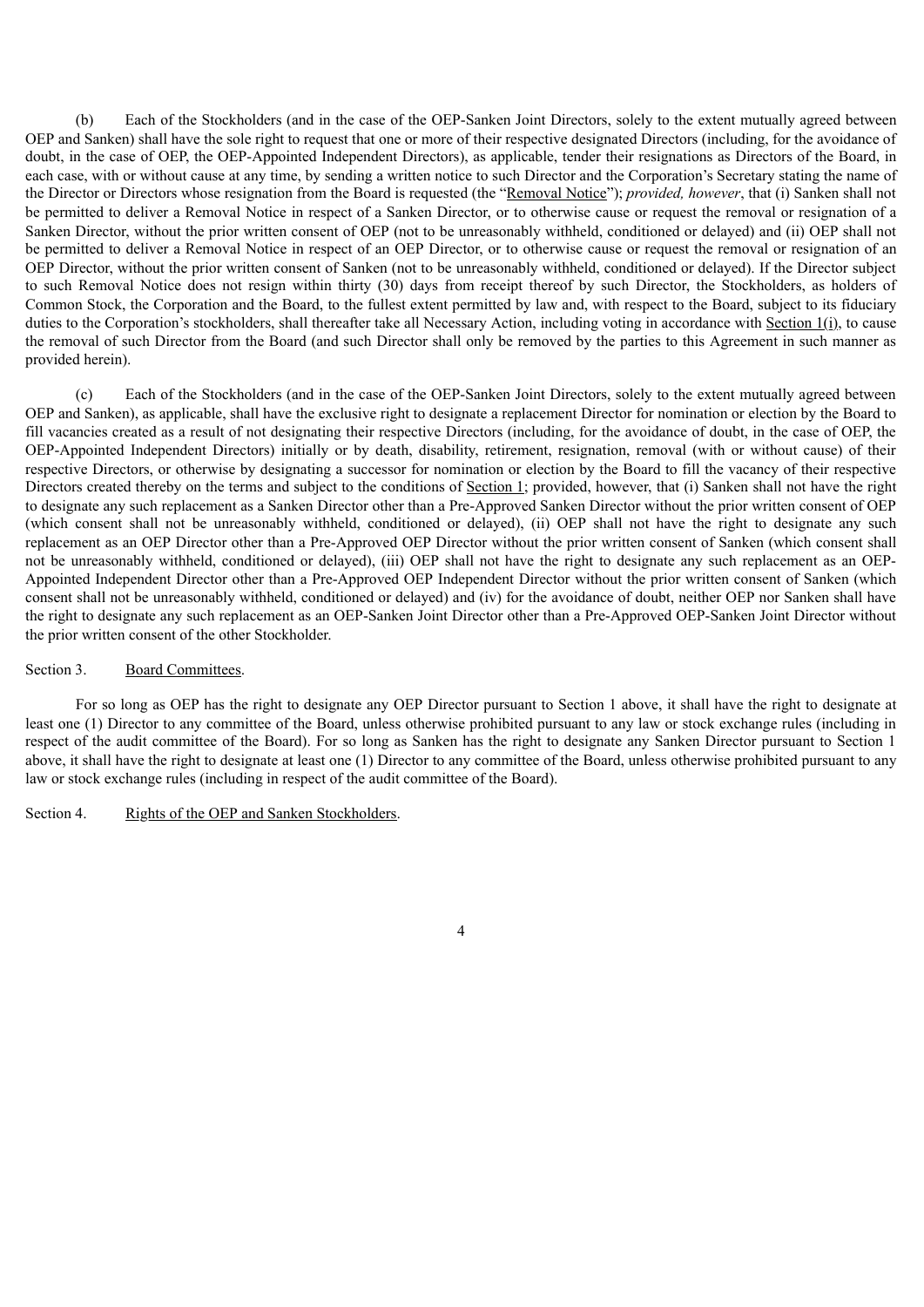In addition to any voting requirements contained in the organizational documents of the Corporation or any of its Subsidiaries, the Corporation shall not (and shall cause its Subsidiaries not to) (whether by merger, consolidation or otherwise) enter into, amend or terminate any contract, agreement or arrangement with Sanken, OEP, any Affiliate of the Corporation or any Affiliate or member of the Immediate Family of any of the foregoing Persons (or agree to, approve, or authorize any of the foregoing) without the prior written approval of (i) OEP for as long as OEP and its Affiliates beneficially own, directly or indirectly, in the aggregate five percent (5%) or more of all issued and outstanding shares of Common Stock and (ii) Sanken for as long as Sanken and its Affiliates beneficially own, directly or indirectly, in the aggregate five percent (5%) or more of all issued and outstanding shares of Common Stock.

### Section 5. Certain Covenants of the Corporation and the Stockholders.

(a) The Corporation agrees to take all Necessary Action to cause (i) the Board to be comprised of at least that number of Directors contemplated by Section 1(a) from time to time, or such other number of Directors as the Board may determine, subject to the terms of this Agreement, the Charter or the Bylaws of the Corporation; (ii) the individuals designated in accordance with Section 1 to be included in the slate of nominees to be elected to the Board at the next annual or special meeting of stockholders of the Corporation at which Directors are to be elected, in accordance with the Bylaws, Charter and General Corporation Law of the State of Delaware and at each annual meeting of stockholders of the Corporation thereafter at which such Director's term expires; (iii) the individuals designated in accordance with  $Section 2(c)$  to fill the applicable vacancies on the Board, in accordance with the Bylaws, Charter, Securities Laws, General Corporation Law of the State of Delaware and the NASDAQ rules; and (iv) to adhere to, implement and enforce the provisions set forth in Section 4.

(b) The Stockholders shall comply with the requirements of the Charter and Bylaws when designating and nominating individuals as Directors, in each case, to the extent such requirements are applicable to Directors generally. Notwithstanding anything to the contrary set forth herein, in the event that the Board determines, within sixty (60) days after compliance with the first sentence of this Section 5(b), in good faith, after consultation with outside legal counsel, that its nomination, appointment or election of a particular Director designated in accordance with Section 1 or Section 2, as applicable, would constitute a breach of its fiduciary duties to the Corporation's stockholders or does not otherwise comply with any requirements of the Charter or Bylaws, then the Board shall inform the Stockholders of such determination in writing and explain in reasonable detail the basis for such determination and shall, to the fullest extent permitted by law, nominate, appoint or elect another individual designated for nomination, election or appointment to the Board by the Stockholders (subject in each case to this Section  $5(b)$ ). The Board and the Corporation shall, to the fullest extent permitted by law, take all Necessary Action required by this Section 5 with respect to the election of such substitute designees to the Board.

(c) In the event the Board recommends that its stockholders vote in favor of any matter that the Board has determined in good faith (after reasonable consultation with such Persons as the Board deems appropriate (including the Corporation's or the Board's legal and financial advisors, as applicable), and following any deliberations of the Board that the Board determines are necessary or appropriate to consider the matter) to be advisable and in the best interests of its stockholders, then, if requested by OEP, Sanken hereby agrees to vote all outstanding shares of Common Stock held thereby (i) in favor of such matter and any other matter that the Board has determined is necessary or appropriate in connection with such matter and (ii) against and in opposition to any matter that would reasonably be expected to oppose, impede, frustrate, prevent or nullify such matter. The Stockholders acknowledge that Sanken has agreed to the matters in the foregoing sentence in order to protect OEP's rights as a minority stockholder of the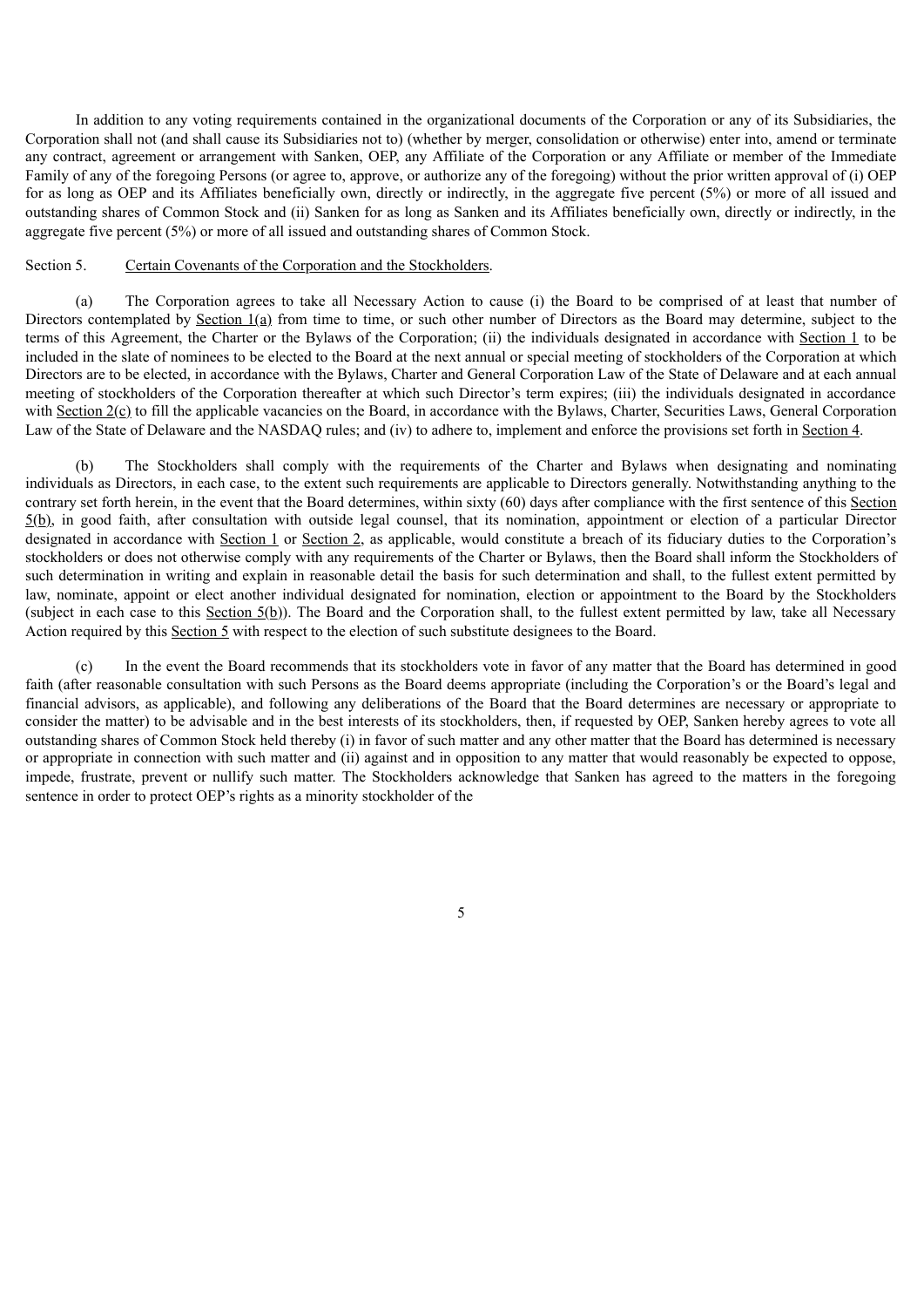Corporation, and in consideration therefor, OEP agrees that, at the reasonable request of Sanken, it will use good faith efforts to be generally supportive of the Corporation's proposed strategic direction unless OEP determines (in its good faith discretion) that such proposed strategic direction would reasonably be expected to materially and adversely affect the Corporation or OEP. For the avoidance of doubt, this Section  $5(0)$ , is an agreement as between the Stockholders and a covenant only of the Stockholders and not of the Corporation, and the Corporation shall have no rights or obligations under this Section  $5(\text{c})$ .

(d) In the event that either Stockholder desires to sell a portion of its shares of Common Stock on the open market which is greater than two percent (2%) of all of the then-issued and outstanding shares of Common Stock to any other Person(s), it shall, subject to any applicable confidentiality restrictions imposed on such Stockholder by law, contract or otherwise, use commercially reasonable efforts to discuss any such possible sale with the other Stockholder, so that the Stockholders can consider in good faith any potential commercial or other matters that may result from such potential sale; provided, however, that in no event shall the foregoing provide any Stockholder with a consent, approval or other right in respect of any sale of, or transaction involving, the other Stockholder's shares of Common Stock. In addition, in no event shall either Stockholder directly sell a portion of its shares of Common Stock which is greater than ten percent (10%) of all of the then-issued and outstanding shares of Common Stock to any other Person that is a material competitor of the Corporation or a material competitor of the other Stockholder without the prior written consent of the other Stockholder (which consent shall not be unreasonably withheld, conditioned or delayed); provided, that, for the avoidance of doubt, the foregoing restriction shall only apply to a direct sale of shares of Common Stock from a Stockholder to any such material competitor in a privately negotiated transaction solely between such Stockholder and such material competitor, and shall not apply to any other transaction, including any underwriter-led or other secondary sale or offering, block trade, open market sale, tender offer, merger or sale of the Corporation or other similar transactions. Notwithstanding anything to contrary contained herein, in no event shall this Section 5(d) operate to restrain, limit or supersede the agreements of the Stockholders in Section 5(c), and in all events this Section 5(d) shall be subordinate to the provisions of Section 5(c). For the avoidance of doubt, this Section 5(d) is an agreement as between the Stockholders and a covenant only of the Stockholders and not of the Corporation, and the Corporation shall have no rights or obligations under this Section 5(d).

#### Section 6. Termination.

- (a) This Agreement shall terminate upon the earliest to occur of any one of the following events:
	- (i) both (i) Sanken and its Affiliates and (ii) OEP and its Affiliates ceasing to own any shares of Common Stock; and
	- (ii) the unanimous written consent of the parties hereto.

For the avoidance of doubt, the rights and obligations (i) of Sanken under this Agreement shall terminate upon Sanken and its Affiliates ceasing to own any shares of Common Stock and (ii) subject to Section 6(b), of OEP under this Agreement shall terminate upon OEP and its Affiliates ceasing to own any shares of Common Stock. Notwithstanding the foregoing, nothing in this Agreement shall modify, limit or otherwise affect, in any way, any and all rights to indemnification, exculpation and/or contribution owed by any of the parties hereto, to the extent arising out of or relating to events occurring prior to the date of termination of this Agreement or the date the rights and obligations of such party under this Agreement terminates in accordance with this Section 6.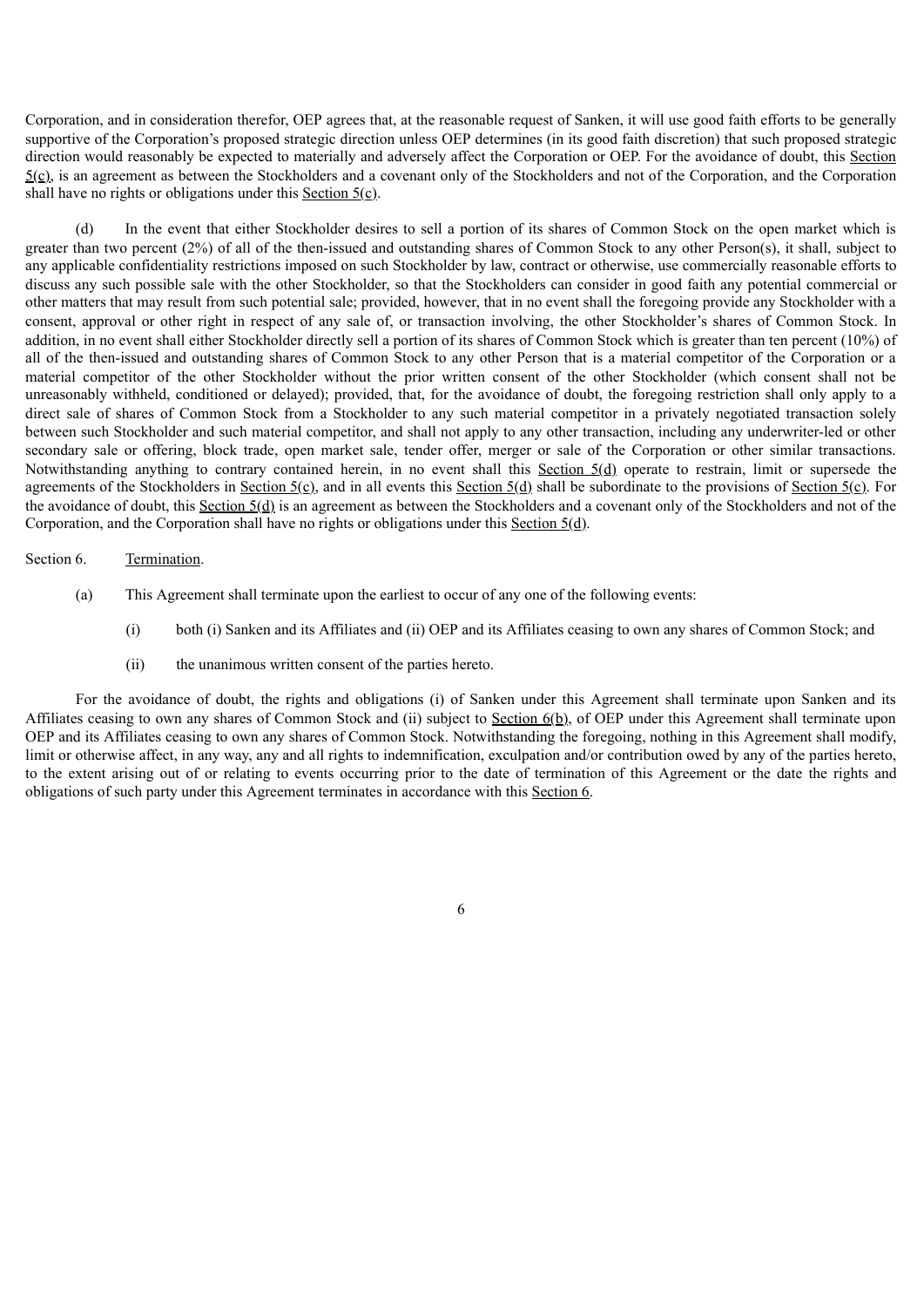(b) Notwithstanding anything herein to the contrary, (a) in the event that OEP ceases to be entitled to any particular right or benefit hereunder because OEP and its Affiliates collectively cease to beneficially own, directly or indirectly, in the aggregate at least five percent (5%) or more of all issued and outstanding shares of Common Stock (including any rights contained in Sections 1, 2, 3 and 4 hereof), then any such right or benefit shall automatically become a right or benefit of the Nominating and Corporate Governance Committee for so long as this Agreement remains in effect, and the Nominating and Corporate Governance Committee shall have the right to enforce any such rights or benefits *mutatis mutandis* as though it were OEP under any applicable provision (but without regard to any share ownership requirements set forth therein), and accordingly all of Sanken's and the Company's obligations in respect of any such provisions shall remain in full force and effect, and (b) in the event that the other rights and obligations of OEP and its Affiliates contained herein terminate as to OEP and such Affiliates pursuant to Section 6(a) above because OEP and its Affiliates cease to own any shares of Common Stock, this Agreement shall remain in effect (unless otherwise terminated pursuant to another clause of Section 6(a)), and all such other rights and obligations of OEP and its Affiliates shall automatically become a right or obligation of the Nominating and Corporate Governance Committee for so long as this Agreement remains in effect, and the Nominating and Corporate Governance Committee shall have the right to enforce any such rights *mutatis mutandis* as though it were OEP under any applicable provision, and accordingly all of Sanken's and the Company's obligations in respect of any such provisions shall remain in full force and effect. In addition, from and after such time as OEP and its Affiliates collectively cease to beneficially own, directly or indirectly, in the aggregate at least five percent (5%) or more of all issued and outstanding shares of Common Stock clause (ii) of the proviso set forth in Section 2(b) and clauses (ii) and (iii) of the proviso set forth in Section 2(c) shall, in each case, cease to be operative under any and all circumstances and as a result. Sanken shall cease to have any rights set forth in such clauses from and after such time.

# Section 7. Information Rights. The Corporation will furnish to each Stockholder owning at least five percent (5%) of all issued and outstanding shares of Common Stock the following information:

(a) As soon as available, but no later than the later of (i) ninety (90) days following completion of each fiscal year and (ii) the applicable filing deadline under SEC rules, the audited consolidated balance sheet of the Corporation and its Subsidiaries as at the end of each such fiscal year and the audited consolidated statements of income, cash flows and changes in stockholders' equity for such year of the Corporation and its Subsidiaries, setting forth in each case in comparative form the figures for the next preceding fiscal year, accompanied by the report of independent certified public accountants of recognized national standing; provided that this requirement shall be deemed to have been satisfied if, on or prior to such date, the Corporation files its annual report on Form 10-K for the applicable fiscal year with the SEC;

As soon as available, but no later than the later of (i) forty-five (45) days following completion of each fiscal quarter (other than the fourth fiscal quarter) and (ii) the applicable filing deadlines under SEC rules, the consolidated balance sheet of the Corporation and its Subsidiaries as at the end of such quarter and the consolidated statements of income, cash flows and changes in stockholders' equity for such quarter and the portion of the fiscal year then ended of the Corporation and its Subsidiaries, setting forth in each case the figures for the corresponding periods of the previous fiscal year in comparative form; provided that this requirement shall be deemed to have been satisfied if, on or prior to such date, the Corporation files its quarterly report on Form 10-Q for the applicable fiscal quarter with the SEC;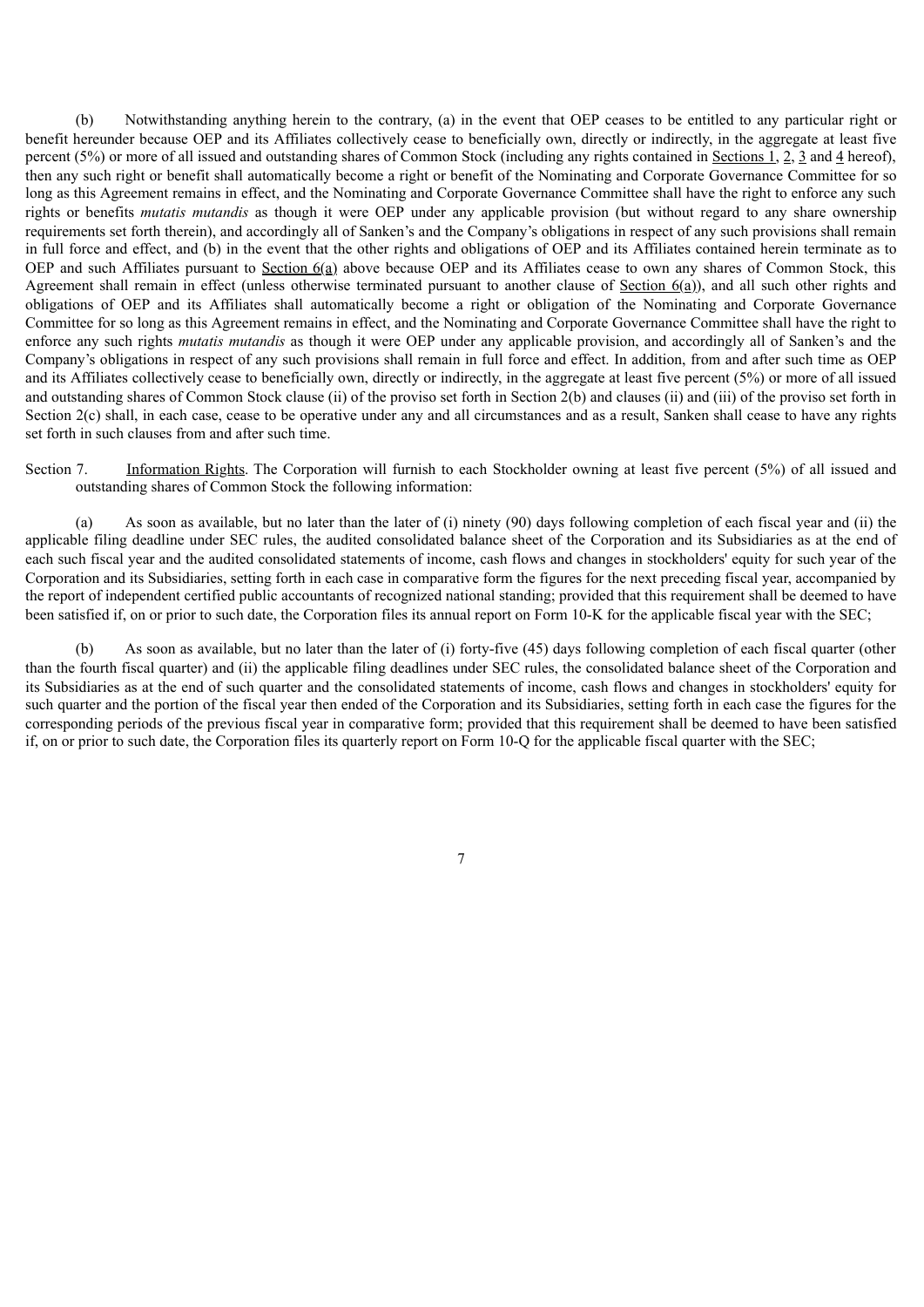(c) Within ninety (90) days after the end of each fiscal year, such information that the Corporation then-has which is reasonably necessary for the preparation of such Stockholder's income tax returns (whether federal, state or foreign);

(d) Reasonable access, to the extent reasonably requested by the Stockholder, to the offices and the properties of the Corporation and its Subsidiaries, including its and their books and records, and to discuss its and their affairs, finances and accounts with its and their officers, all upon reasonable notice and at such reasonable times and as often as the Stockholder may reasonably request; provided that any investigation pursuant to this Section  $7(c)$  shall be conducted in a manner as not to interfere unreasonably with the conduct of the business of the Corporation and its Subsidiaries;

provided, that, in each case, the Corporation shall not be obligated to provide such access or materials if the Corporation determines, in its reasonable judgment, that doing so would reasonably be expected to (i) result in the disclosure of trade secrets or competitively sensitive information to third parties, (ii) violate applicable law or any contractual or other obligation of confidentiality owing to a third party, (iii) jeopardize the protection of an attorney-client privilege, attorney work product protection or other legal privilege (provided, however, that the Corporation shall use reasonable efforts to provide alternative, redacted or substitute documents or information in a manner that would not result in the loss of the ability to assert attorney-client privilege, attorney work product protection or other legal privileges), or (iv) expose the Corporation to risk of liability for disclosure of personal information. In furtherance of the foregoing, each Stockholder agrees that it shall not (and shall cause its Subsidiaries not to) use or disclose any information or materials received pursuant to this Section 7 (or otherwise received from or in respect of the Corporation or its Subsidiaries or which is otherwise related to the Corporation's or its Subsidiaries' business) in a manner that would reasonably be expected to be adverse to the Corporation or its Subsidiaries or their respective businesses, except that the foregoing shall not in any way limit, restrict or supersede in any respect any waiver of corporate opportunity doctrine or similar provision in favor of any Stockholder in any of the Corporation's Governing Documents (including the Charter) (and in the event of any conflict between any such provision and this sentence with respect to any Stockholder, such provision shall control).

Section 8. Public Announcements. Subject to each Stockholder's disclosure obligations imposed by law or regulation or the rules of any stock exchange upon which its securities are listed, each of the parties hereto will cooperate with each other in the development and distribution of all news releases and other public information disclosures with respect to the Corporation and/or its Subsidiaries, and no Stockholder will make any such news release or public disclosure without first consulting with the other Stockholder hereto, and, in each case, also receiving the consent of such Stockholder (which shall not be unreasonably withheld or delayed) and each Stockholder shall coordinate with the party whose consent is required with respect to any such news release or public disclosure. Notwithstanding the foregoing, this Section 8 shall not apply to any press release or other public statement made by a Stockholder (a) which is consistent with prior disclosure and does not contain any information that has not been previously announced or made public in accordance with the terms of this Agreement or (b) is made to its auditors, attorneys, accountants, financial advisors or limited partners (who, in the case of this clause (b), are bound by customary duties of confidentiality).

# Section 9. Definitions.

As used in this Agreement, any term that it is not defined herein, shall have the following meanings: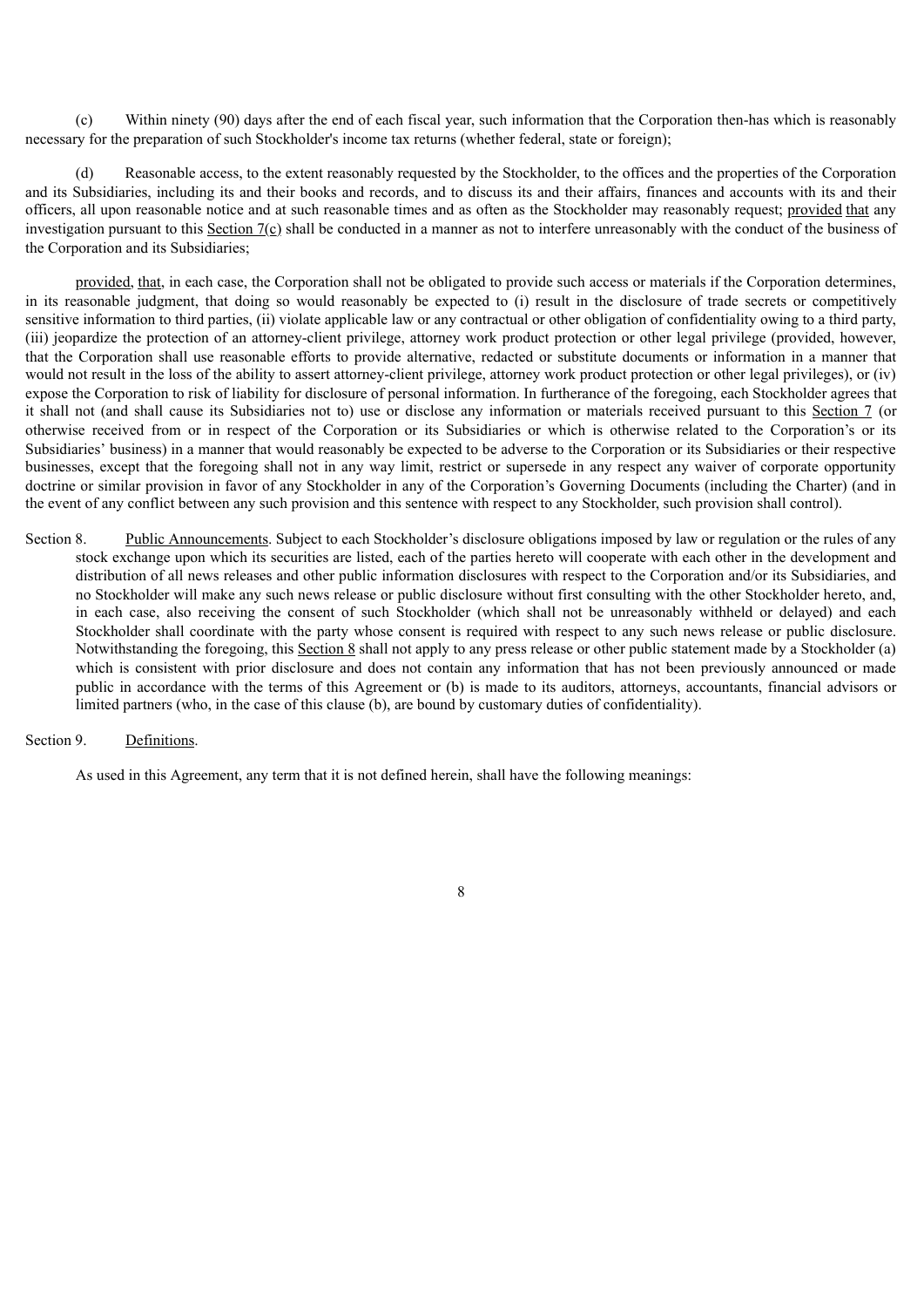"Affiliate" means as to any Person, any other Person directly or indirectly controlling or controlled by or under direct or indirect common control with such specified Person, *provided*, *however*, that (i) none of the Corporation, any Subsidiary of the Corporation or any officers, directors, employees, advisors or agents of the Corporation or any of its Subsidiaries shall be deemed an Affiliate of OEP or any of its Affiliates (and vice versa), (ii) none of the Corporation, any Subsidiary of the Corporation or any officers, directors, employees, advisors or agents of the Corporation or any of its Subsidiaries shall be deemed an Affiliate of Sanken or any of its Affiliates (and vice versa) and (iii) Sanken and its Affiliates shall not be deemed to be Affiliates of OEP and its Affiliates (and vice versa). For purposes of this definition, "control," as used with respect to any Person, means the possession, directly or indirectly, of the power to direct or cause the direction of the management or policies of such Person, whether through the ownership of voting securities, by agreement or otherwise. For purposes of this definition, the terms "controlling," "controlled by" and "under common control with" have correlative meanings.

"Board" means the board of directors of the Corporation.

"Bylaws" means the amended and restated bylaws of the Corporation, dated as of November 2, 2020, as the same may be further amended, restated, amended and restated or otherwise modified from time to time.

"Charter" means the third amended and restated certificate of incorporation of the Corporation, effective as of November 2, 2020, as the same may be further amended, restated, amended and restated or otherwise modified from time to time.

"Director" means a member of the Board.

"Equity Securities" means, with respect to any Person, any (i) shares of capital stock, equity interests, voting securities or other ownership interests in such Person or (ii) options, warrants, calls, subscriptions, "phantom" rights, interest appreciation rights, performance units, profits interests or other rights or convertible or exchangeable securities.

"Governing Documents" means the legal documents by which any Person (other than an individual) establishes its legal or which govern its internal affairs, including the articles or certificate of incorporation or formation, bylaws, operating agreement, limited liability company agreement, partnership agreement, equityholders' agreement, voting agreement, voting trust agreement, joint venture agreement, and any similar agreement and any amendments or supplements to any of the foregoing.

"Immediate Family" means, as to any individual, such individual's parents, mother-in-law, father-in-law, spouse, brother or sister, brother-in-law or sister-in-law, son-in-law or daughter-in-law and children (including by way of adoption), and any person who either lives in the same household as, provides material support to, or receives material support from, such individual.

"Independence Requirements" means, with respect to a Director, an individual who satisfies the applicable independence requirements under the rules of the Nasdaq Global Market LLC or any other stock exchange where the Corporation's stock is listed, as well as any requirements of such stock exchange and under the rules of the Securities Exchange Act of 1934, as amended, as may be applicable, where the Director serves on a committee of the Corporation's Board.

"Necessary Action" means, with respect to a specified result, all commercially reasonable actions required to cause such result that are within the power of a specified Person, including (i) voting or providing a written consent or proxy with respect to the Equity Securities owned by the Person obligated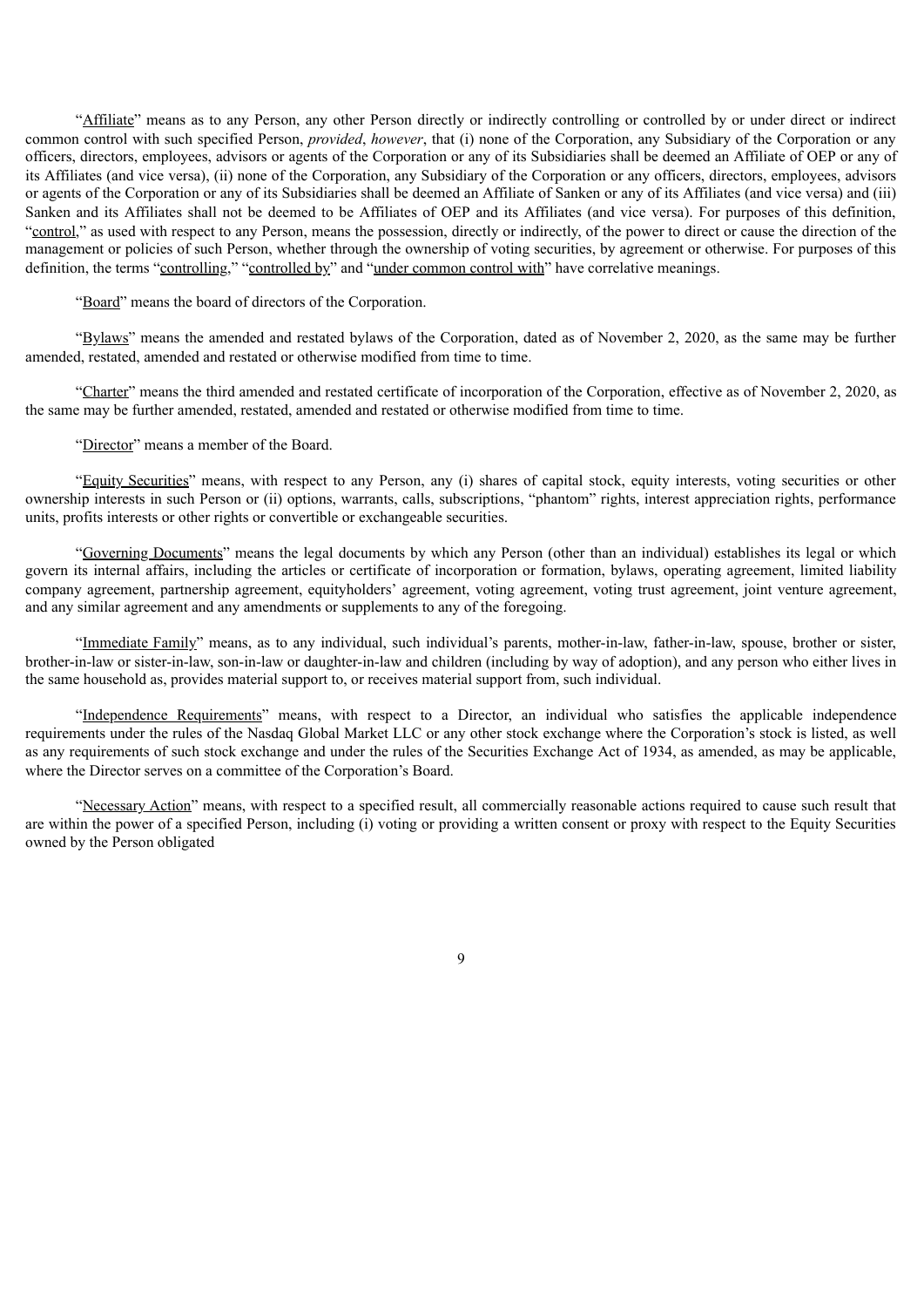to undertake the necessary action, (ii) causing any Director appointed or designated by, or affiliated with or employed by, such specified Person to vote in favor of or consent to the specified result, (iii) voting in favor of the adoption of stockholders' resolutions and amendments to the organizational documents of the Corporation, (iv) executing (or causing such Person's employees or representatives to execute) agreements and instruments, and (v) making, or causing to be made, with governmental, administrative or regulatory authorities, all filings, registrations or similar actions that are required to achieve such result.

"Nominating and Corporate Governance Committee" means the nominating and corporate governance committee of the Board or any committee of the Board authorized to perform the function of recommending to the Board the nominees for election as Directors or nominating the nominees for election as Directors.

"Nom/Gov Director" means any Director who had initially been designated for nomination by the Nominating and Corporate Governance Committee in accordance with Section 1(g).

"OEP Director" means any Director who had initially been designated for nomination by OEP in accordance with Section 1(c).

"OEP-Appointed Independent Director" means any Director who had initially been designated for nomination by OEP in accordance with Section 1(d).

"OEP-Sanken Joint Director" means any Director who had initially been designated for nomination jointly by OEP and Sanken in accordance with Section 1(e).

"Person" means any individual, corporation, limited liability company, partnership, trust, joint stock company, business trust, unincorporated association, joint venture, governmental authority or other entity or organization, including a government or any subdivision or agency thereof.

"Sanken Director" means any Director who had initially been designated for nomination by Sanken in accordance with Section 1(b).

"SEC" means the United States Securities and Exchange Commission.

"Securities Laws" means the Securities Act of 1933, as amended, and the Securities Exchange Act of 1934, as amended, and the rules promulgated thereunder.

"Subsidiary" means with respect to any Person, any corporation, limited liability company, partnership, association, trust or other form of legal entity, of which (a) such first Person directly or indirectly owns or controls at least a majority of the securities or other interests having by their terms voting power to elect a majority of the board of directors or others performing similar functions, or (b) such first Person is a general partner or managing member (excluding partnerships in which such Person or any Subsidiary thereof does not have a majority of the voting interests in such partnership).

Unless the context of this Agreement otherwise requires, (i) words of any gender include each other gender; (ii) words using the singular or plural number also include the plural or singular number, respectively; (iii) the terms "hereof," "herein," "hereby" and derivative or similar words refer to this entire Agreement; (iv) the terms "Article" or "Section" refer to the specified Article or Section of this Agreement; (v) the word "including" shall mean "including, without limitation"; (vi) each defined term has its defined meaning throughout this Agreement, whether the definition of such term appears before or after such term is used; and (vii) the word "or" shall be disjunctive but not exclusive. References to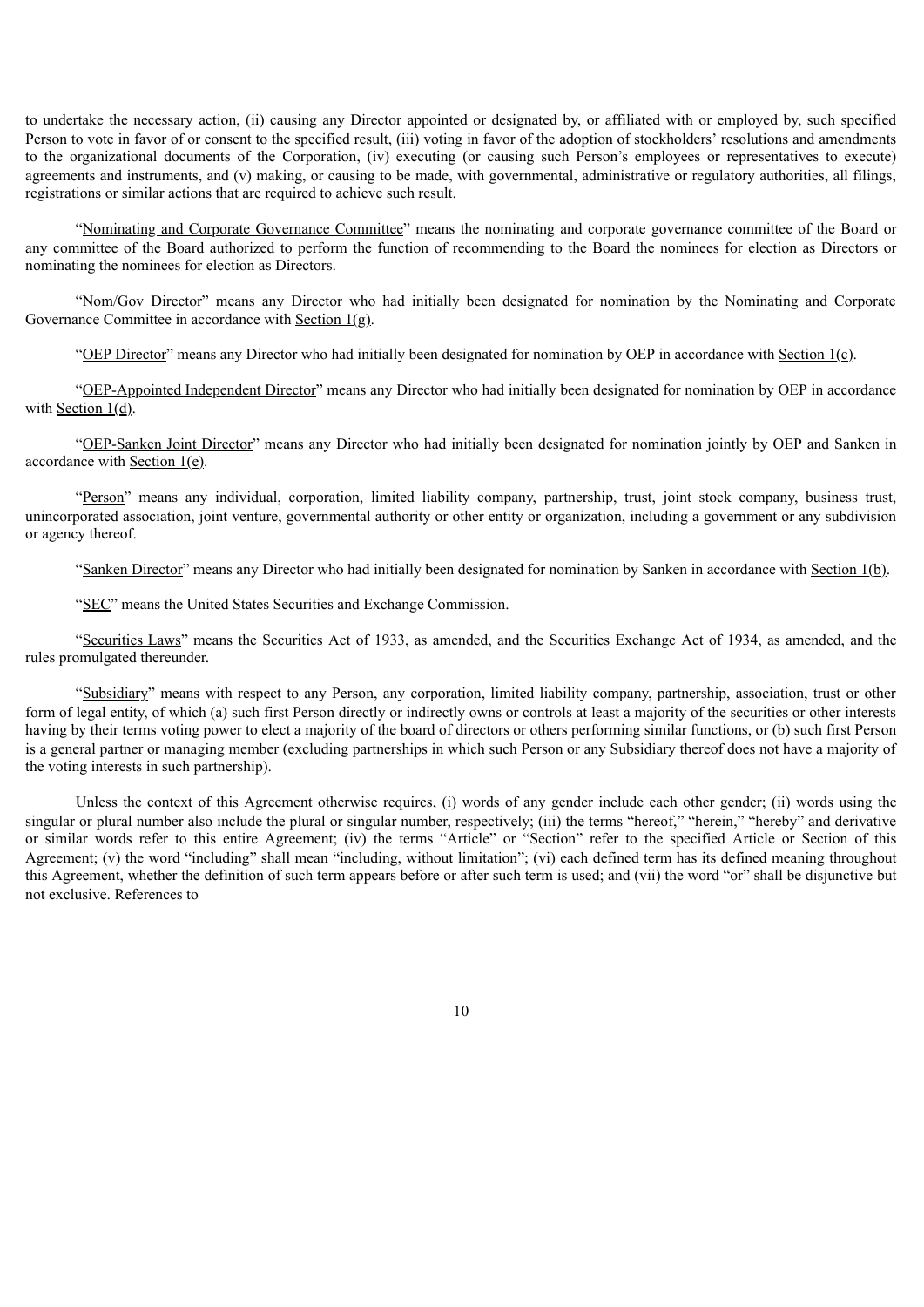agreements and other documents shall be deemed to include all subsequent amendments and other modifications thereto. References to statutes shall include all regulations promulgated thereunder and references to statutes or regulations shall be construed as including all statutory and regulatory provisions consolidating, amending or replacing the statute or regulation.

Section 10. Choice of Law and Venue; Waiver of Right to Jury Trial.

(a) THIS AGREEMENT SHALL BE GOVERNED BY, CONSTRUED, APPLIED AND ENFORCED IN ACCORDANCE WITH THE INTERNAL LAWS OF THE STATE OF DELAWARE. EACH OF THE PARTIES HERETO ACKNOWLEDGES AND AGREES THAT IN THE EVENT OF ANY BREACH OF THIS AGREEMENT, THE NON-BREACHING PARTY WOULD BE IRREPARABLY HARMED AND COULD NOT BE MADE WHOLE BY MONETARY DAMAGES, AND THAT, IN ADDITION TO ANY OTHER REMEDY TO WHICH THEY MAY BE ENTITLED AT LAW OR IN EQUITY, THE PARTIES SHALL BE ENTITLED TO SUCH EQUITABLE OR INJUNCTIVE RELIEF AS MAY BE APPROPRIATE. THE CHOICE OF FORUM SET FORTH IN THIS SECTION SHALL NOT BE DEEMED TO PRECLUDE THE ENFORCEMENT OF ANY JUDGMENT OF A DELAWARE FEDERAL OR STATE COURT, OR THE TAKING OF ANY ACTION UNDER THIS AGREEMENT TO ENFORCE SUCH A JUDGMENT, IN ANY OTHER APPROPRIATE JURISDICTION.

(b) IN THE EVENT ANY PARTY TO THIS AGREEMENT COMMENCES ANY LITIGATION, PROCEEDING OR OTHER LEGAL ACTION IN CONNECTION WITH OR RELATING TO THIS AGREEMENT, ANY RELATED AGREEMENT OR ANY MATTERS DESCRIBED OR CONTEMPLATED HEREIN OR THEREIN, THE PARTIES TO THIS AGREEMENT HEREBY (1) AGREE UNDER ALL CIRCUMSTANCES ABSOLUTELY AND IRREVOCABLY TO SUBMIT TO THE EXCLUSIVE JURISDICTION OF THE COURT OF CHANCERY OF THE STATE OF DELAWARE, OR IF (AND ONLY IF) SUCH COURT FINDS IT LACKS SUBJECT MATTER JURISDICTION, THE SUPERIOR COURT OF THE STATE OF DELAWARE (COMPLEX COMMERCIAL DIVISION), OR IF UNDER APPLICABLE LAW, SUBJECT MATTER JURISDICTION OVER THE MATTER THAT IS THE SUBJECT OF THE ACTION OR PROCEEDING IS VESTED EXCLUSIVELY IN THE FEDERAL COURTS OF THE UNITED STATES OF AMERICA, THE UNITED STATES DISTRICT COURT FOR THE DISTRICT OF DELAWARE, AND APPELLATE COURTS FROM ANY THEREOF, WITH RESPECT TO ALL ACTIONS AND PROCEEDINGS ARISING OUT OF OR RELATING TO THIS AGREEMENT AND THE TRANSACTIONS CONTEMPLATED HEREBY; (2) AGREE THAT IN THE EVENT OF ANY SUCH LITIGATION, PROCEEDING OR ACTION, SUCH PARTIES WILL CONSENT AND SUBMIT TO THE PERSONAL JURISDICTION OF ANY SUCH COURT DESCRIBED IN CLAUSE (1) OF THIS SECTION 10(b) AND TO SERVICE OF PROCESS UPON THEM IN ACCORDANCE WITH THE RULES AND STATUTES GOVERNING SERVICE OF PROCESS; (3) AGREE TO WAIVE TO THE FULL EXTENT PERMITTED BY LAW ANY OBJECTION THAT THEY MAY NOW OR HEREAFTER HAVE TO THE VENUE OF ANY SUCH LITIGATION, PROCEEDING OR ACTION IN ANY SUCH COURT OR THAT ANY SUCH LITIGATION, PROCEEDING OR ACTION WAS BROUGHT IN ANY INCONVENIENT FORUM; (4) AGREE TO WAIVE ANY RIGHTS TO A JURY TRIAL TO RESOLVE ANY DISPUTES OR CLAIMS RELATING TO THIS AGREEMENT; (5) AGREE TO SERVICE OF PROCESS IN ANY LEGAL PROCEEDING BY MAILING OF COPIES THEREOF TO SUCH PARTY AT ITS ADDRESS SET FORTH HEREIN FOR COMMUNICATIONS TO SUCH PARTY; (6) AGREE THAT ANY SERVICE MADE AS PROVIDED HEREIN SHALL BE EFFECTIVE AND BINDING SERVICE IN EVERY RESPECT; AND (7) AGREE THAT NOTHING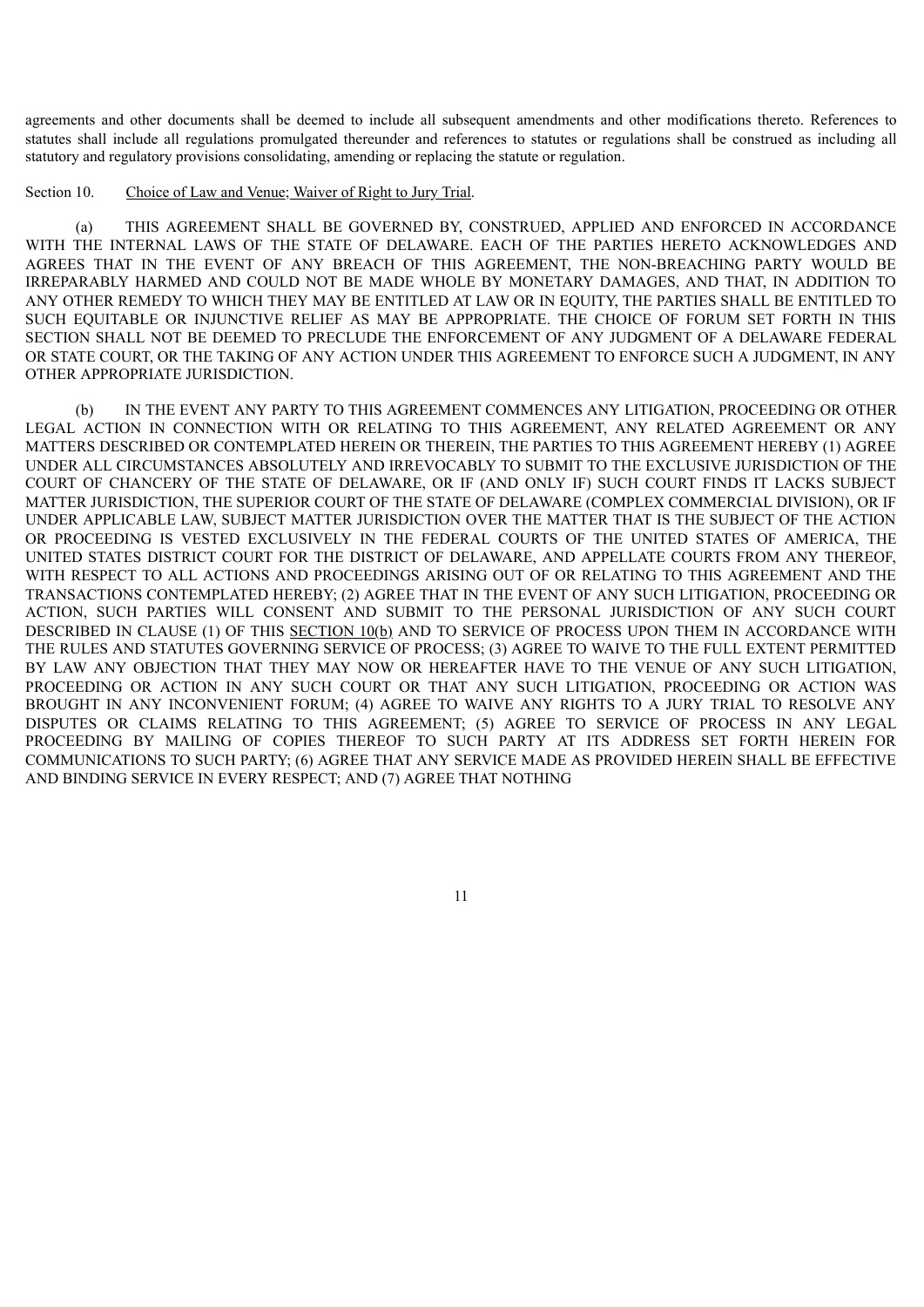# HEREIN SHALL AFFECT THE RIGHTS OF ANY PARTY TO EFFECT SERVICE OF PROCESS IN ANY OTHER MANNER PERMITTED BY LAW.

# Section 11. Notices.

Any notice, request, claim, demand, document and other communication hereunder to any party shall be effective upon receipt (or refusal of receipt) and shall be in writing and delivered personally or sent by facsimile, or by electronic mail, or first class mail, or by Federal Express or other similar courier or other similar means of communication, as follows:

(a) If to the Corporation, addressed as follows:

Allegro MicroSystems, Inc. 955 Perimeter Road Manchester, New Hampshire, 03103 Attention: Vineet Nargolwala; Sharon Briansky

Email: [\*\*\*]

(b) If to Sanken, addressed as follows:

Sanken Electric Co., Ltd. 3-6-3 Kitano Niiza-Shi Saitama, 352-8666 JAPAN Attention: President; General Manager of Administration Headquarters; Kojiro Hatano Facsimile: [\*\*\*] Email: [\*\*\*]

(c) If to OEP, addressed as follows:

OEP SKNA c/o One Equity Partners 510 Madison Avenue, 19th Floor New York, NY 10022 Attn: Chip Schorr; Andrew Dunn E-mail: [\*\*\*]

with a copy (which copy shall not constitute notice) to:

Latham & Watkins LLP 1271 Avenue of the Americas New York, New York 10020 Attn: Thomas Malone; Jonathan Solomon Facsimile: [\*\*\*] E-mail: [\*\*\*]

or, in each case, to such other address or email address as such party may designate in writing to each party by written notice given in the manner specified herein. All such communications shall be deemed to have been given, delivered or made when so delivered by hand or sent by facsimile (with confirmed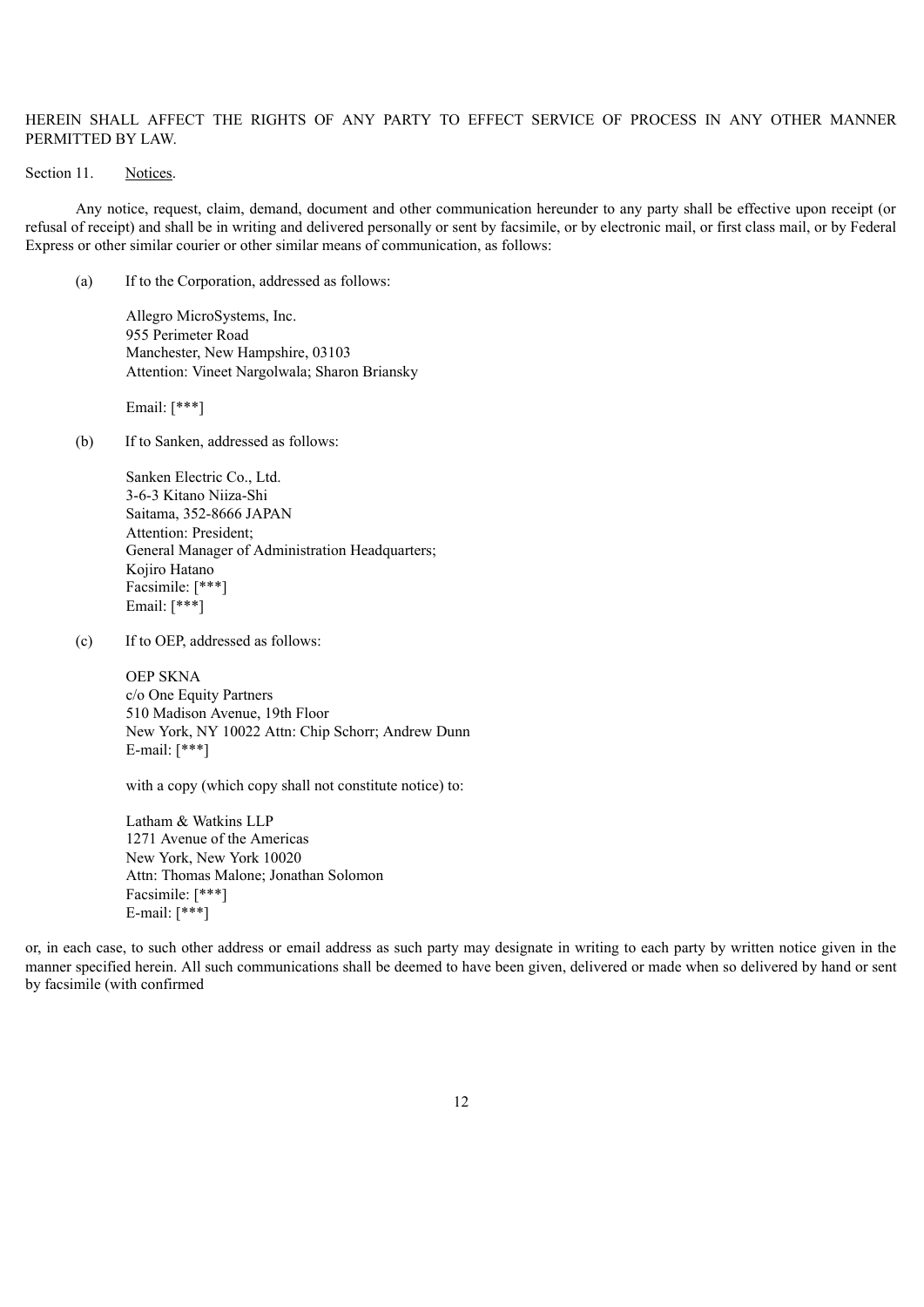transmission), on the next business day if sent by overnight courier service (with confirmed delivery) or when received if sent by first class mail, or in the case of notice by electronic mail, when the relevant email enters the recipient's server.

#### Section 12. Assignment; Aggregation of Shares.

Except as otherwise provided herein, all of the terms and provisions of this Agreement shall be binding upon, shall inure to the benefit of and shall be enforceable by the respective successors and permitted assigns of the parties hereto. This Agreement may not be assigned (by operation of law or otherwise) without the express prior written consent of the other parties hereto, and any attempted assignment, without such consents, will be null and void; *provided*, *however*, that each of the Stockholders is permitted to assign this Agreement to its respective Affiliates in connection with a transfer of the Common Stock to such Affiliate. In furtherance of the foregoing, each of the Stockholders shall cause any of its Affiliates that obtains any shares of Common Stock to become a party to this Agreement upon obtaining such shares. For the avoidance of doubt, for purposes of (a) determining whether any party meets any threshold contained herein which is based on ownership of shares of Common Stock or (b) any provisions that require the parties hereto to vote or take any other actions with respect to any shares of Common Stock, such determinations or provisions shall be deemed to include all shares of Common Stock held by any Affiliate of any Stockholder that becomes party to this Agreement pursuant to this Section 12; *provided*, *however*, that for purposes hereof, in no event shall (x) beneficial ownership of shares of Common Stock of one party hereto be counted towards the beneficial ownership of shares of Common Stock of any other party hereto solely as a result of such parties being in the same "group" (as defined in the Exchange Act) or being party to this Agreement and (y) any party hereto by considered an Affiliate of any other party hereto solely by virtue of being in the same "group" (as defined in the Exchange Act) or being party to this Agreement.

# Section 13. Amendment and Modification; Waiver of Compliance.

This Agreement may not be amended, modified, altered or supplemented except by means of a written instrument executed on behalf of each of the Corporation and each Stockholder. Except as otherwise provided in this Agreement, any failure of any of the parties to comply with any obligation, covenant, agreement or condition herein may be waived by the party or parties entitled to the benefits thereof only by a written instrument signed by the party or parties granting such waiver, but such waiver or failure to insist upon strict compliance with such obligation, covenant, agreement or condition shall not operate as a waiver of, or estoppel with respect to, any subsequent or other failure.

# Section 14. Waiver.

No failure on the part of either party hereto to exercise any power, right, privilege or remedy under this Agreement, and no delay on the part of either party hereto in exercising any power, right, privilege or remedy under this Agreement, shall operate as a waiver thereof; and no single or partial exercise of any such power, right, privilege or remedy shall preclude any other or further exercise thereof or of any other power, right, privilege or remedy.

# Section 15. Severability.

If any provision of this Agreement, or the application of such provision to any Person or circumstance or in any jurisdiction, shall be held to be invalid or unenforceable to any extent, (i) the remainder of this Agreement shall not be affected thereby, and each other provision hereof shall be valid and enforceable to the fullest extent permitted by law, (ii) as to such Person or circumstance or in such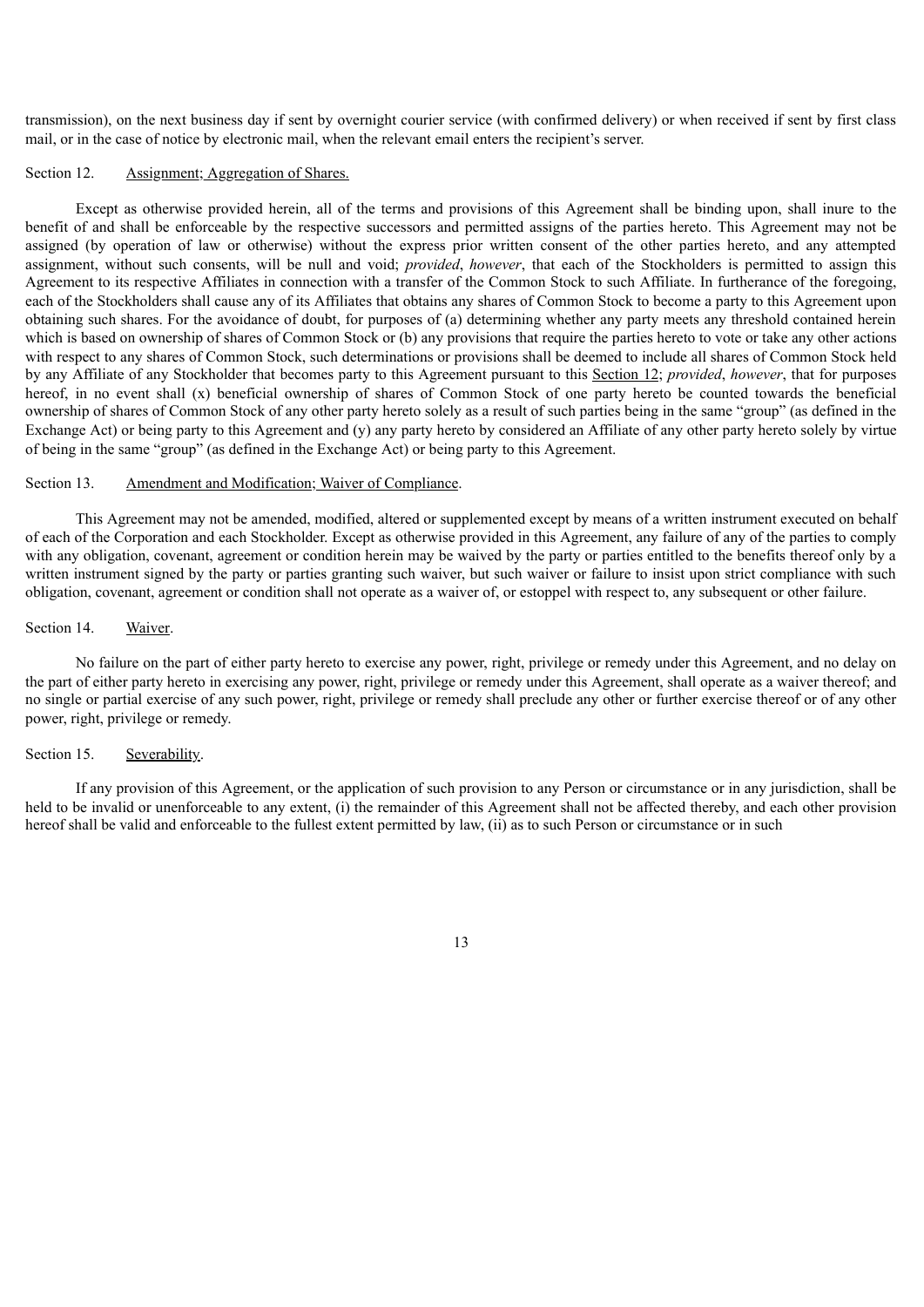jurisdiction such provision shall be reformed to be valid and enforceable to the fullest extent permitted by law and (iii) the application of such provision to other Persons or circumstances or in other jurisdictions shall not be affected thereby.

# Section 16. Counterparts.

This Agreement may be executed in any number of counterparts and signatures may be delivered by facsimile, each of which may be executed by less than all parties, each of which shall be enforceable against the parties actually executing such counterparts, and all of which together shall constitute one instrument.

# Section 17. Further Assurances.

At any time or from time to time after the date hereof, the parties hereto agree to cooperate with each other, and at the request of any other party, to execute and deliver any further instruments or documents and to take all such further action as any other party may reasonably request in order to evidence or effectuate the provisions of this Agreement and to otherwise carry out the intent of the parties hereunder.

# Section 18. Titles and Subtitles.

The descriptive headings of this Agreement are inserted for convenience only and do not constitute a part of this Agreement.

# Section 19. Representations and Warranties.

(a) Each Stockholder and each Person who becomes a party to this Agreement after the date hereof, severally and not jointly and solely with respect to itself, represents and warrants to the Corporation as of the time such party becomes a party to this Agreement that (a) if applicable, it is duly authorized to execute, deliver and perform this Agreement; (b) this Agreement has been duly executed by such party and is a valid and binding agreement of such party, enforceable against such party in accordance with its terms; and (c) the execution, delivery and performance by such party of this Agreement does not violate or conflict with or result in a breach of or constitute (or with notice or lapse of time or both constitute) a default under any agreement to which such party is a party or, if applicable, the organizational documents of such party.

(b) The Corporation represents and warrants to each other party hereto that (a) the Corporation is duly authorized to execute, deliver and perform this Agreement; (b) this Agreement has been duly authorized, executed and delivered by the Corporation and is a valid and binding agreement of the Corporation, enforceable against the Corporation in accordance with its terms; and (c) the execution, delivery and performance by the Corporation of this Agreement does not violate or conflict with or result in a breach by the Corporation of or constitute (or with notice or lapse of time or both constitute) a default by the Corporation under the Charter or Bylaws, any existing applicable law, rule, regulation, judgment, order, or decree of any governmental authority exercising any statutory or regulatory authority of any of the foregoing, domestic or foreign, having jurisdiction over the Corporation or any of its Subsidiaries or any of their respective properties or assets, or any agreement or instrument to which the Corporation or any of its Subsidiaries is a party or by which the Corporation or any of its Subsidiaries or any of their respective properties or assets may be bound.

Section 20. No Strict Construction.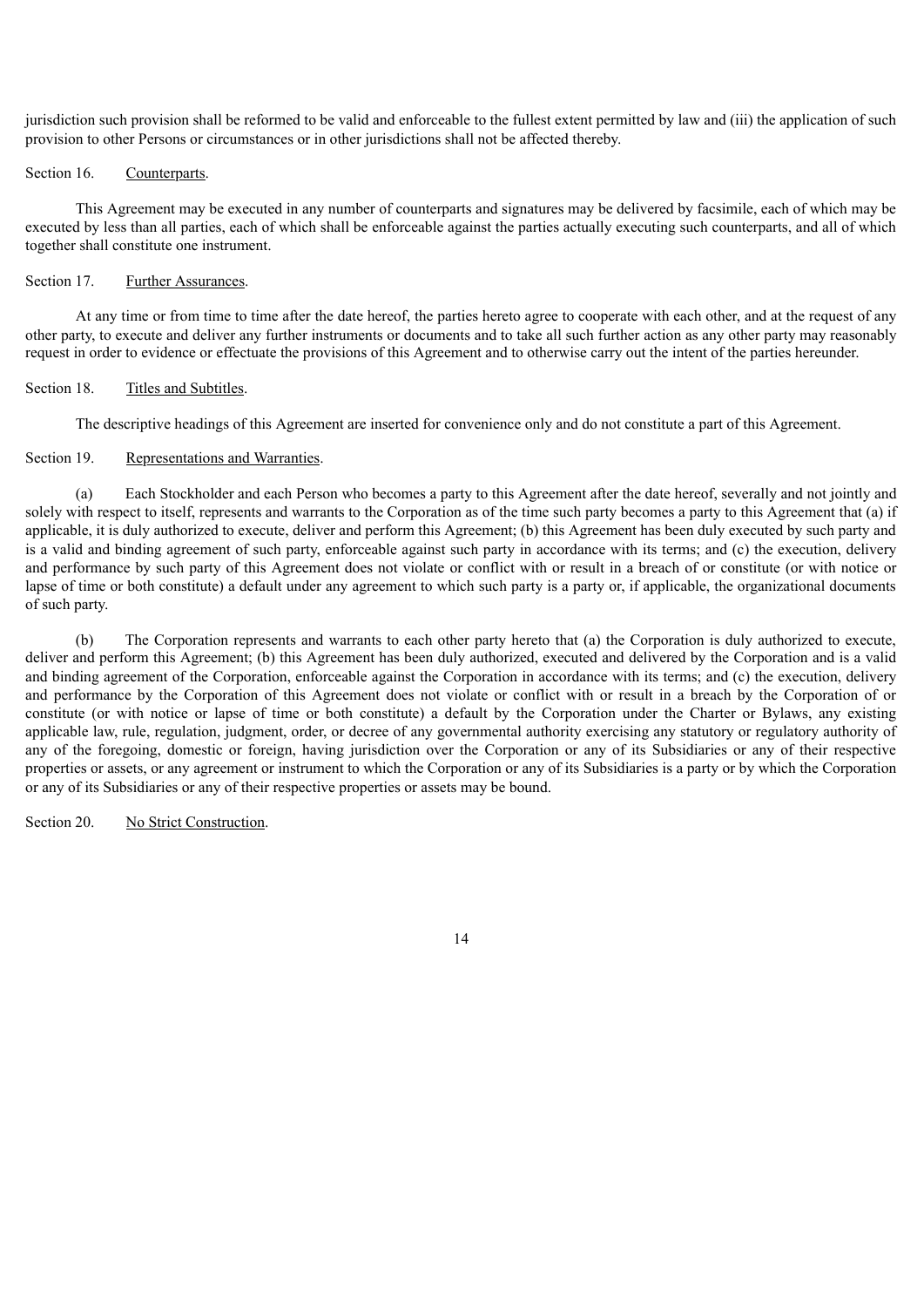This Agreement shall be deemed to be collectively prepared by the parties hereto, and no ambiguity herein shall be construed for or against any party based upon the identity of the author of this Agreement or any provision hereof.

[REMAINDER OF PAGE INTENTIONALLY LEFT BLANK]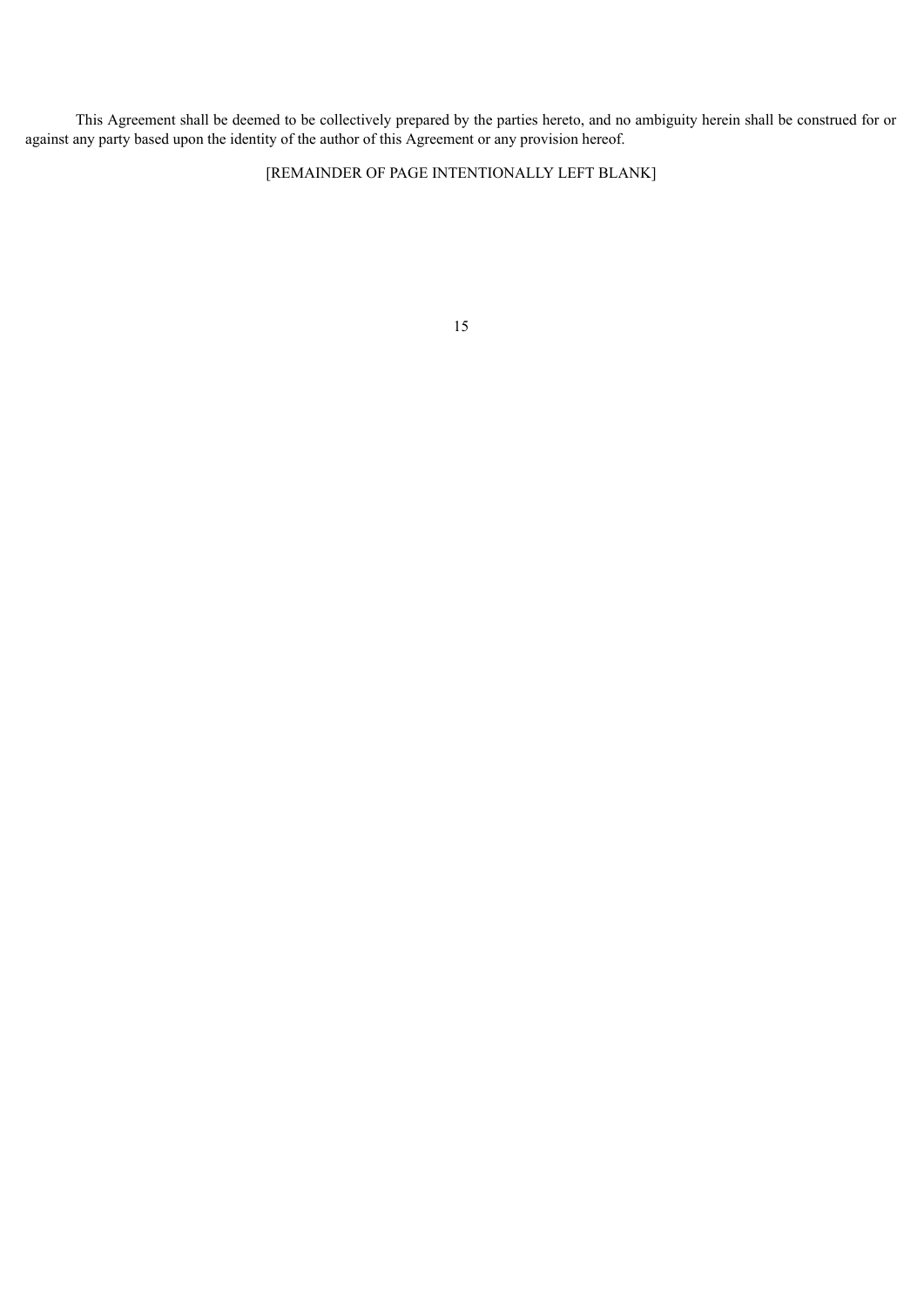IN WITNESS WHEREOF, the parties hereto have caused this Agreement to be executed on the day and year first above written.

# **ALLEGRO MICROSYSTEMS, INC.**

By: /s/ Vineet Nargolwala Name: Vineet Nargolwala Title: President and Chief Executive Officer

[*Signature Page to Amended and Restated Stockholders Agreement*]